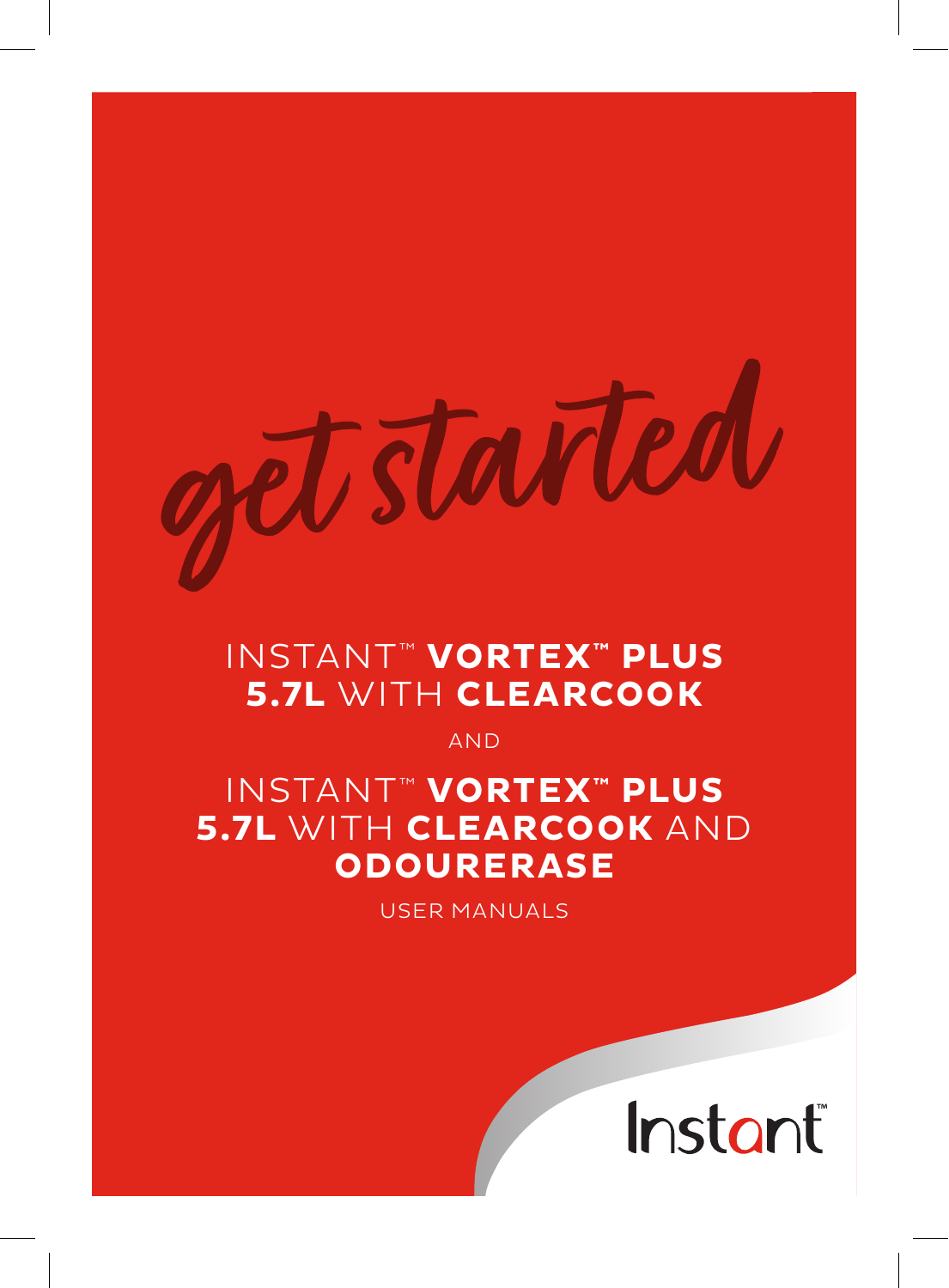

#### to your new Instant™ Vortex™ Plus!

This Instant Vortex Plus Air Fryer can help you cook delicious meals with less oil and less hassle. We hope you fall in love with Instant air frying and enjoy it in your kitchen for years to come!

#### Get started with your new Vortex Plus with ClearCook!



Get started with your new Vortex Plus with ClearCook and OdourErase!



#### **AWARNING**

Before using your new Vortex Plus, read all instructions, including the Safety Instructions and the Warranty. Failure to follow the safeguards and instructions may result in personal injury and/or property damage.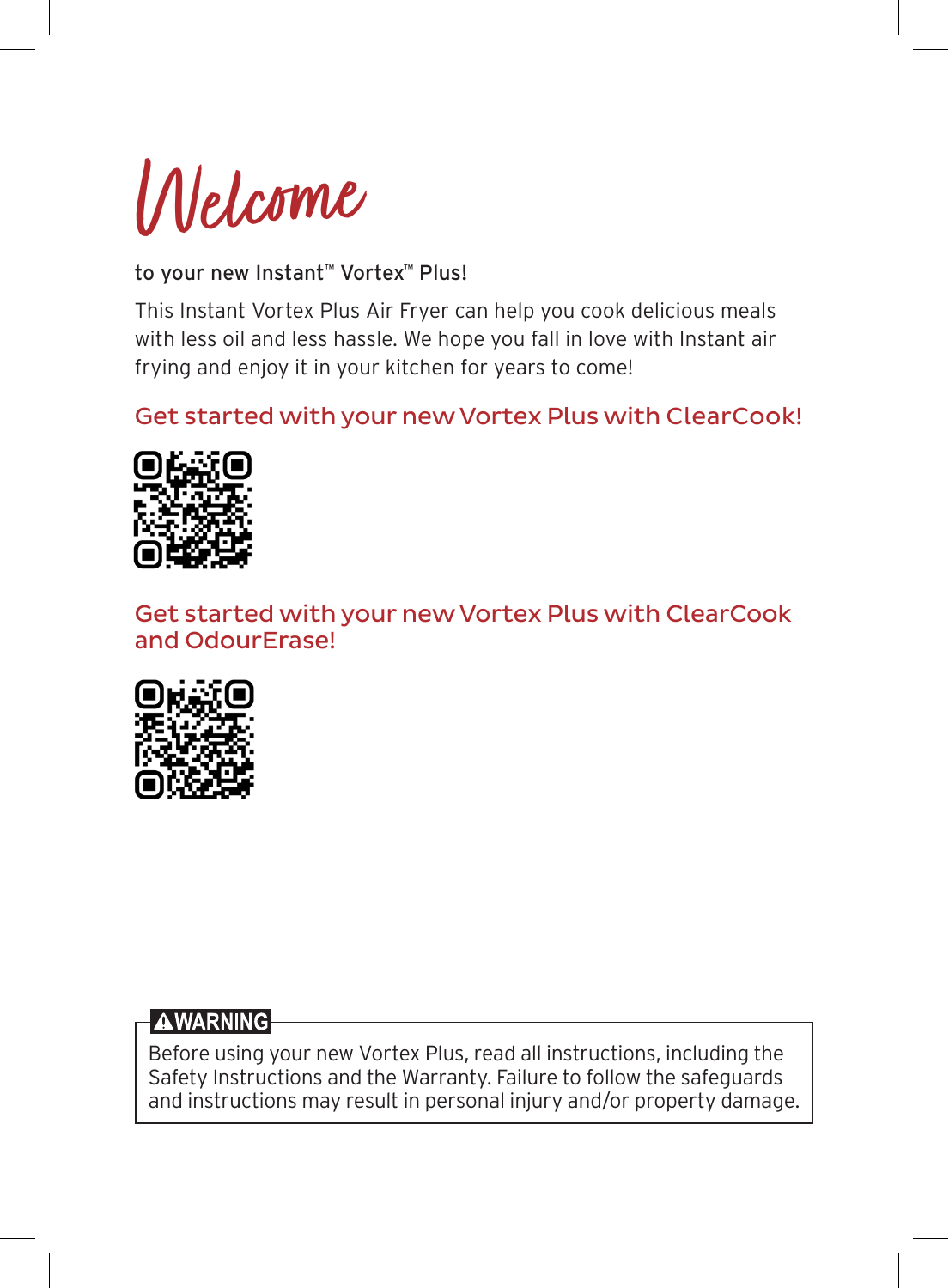# **. CONTENTS**

| Important safeguards    | 5  |
|-------------------------|----|
| What's in the box       | 10 |
| Using your Vortex™ Plus | 11 |
| Initial setup           | 14 |
| Cooking                 | 16 |
| Smart Programmes        | 18 |
| Cleaning                | 21 |
| Troubleshooting         | 23 |
| <b>Error Codes</b>      | 24 |
| Learn more              | 25 |
| Warranty                | 26 |
|                         |    |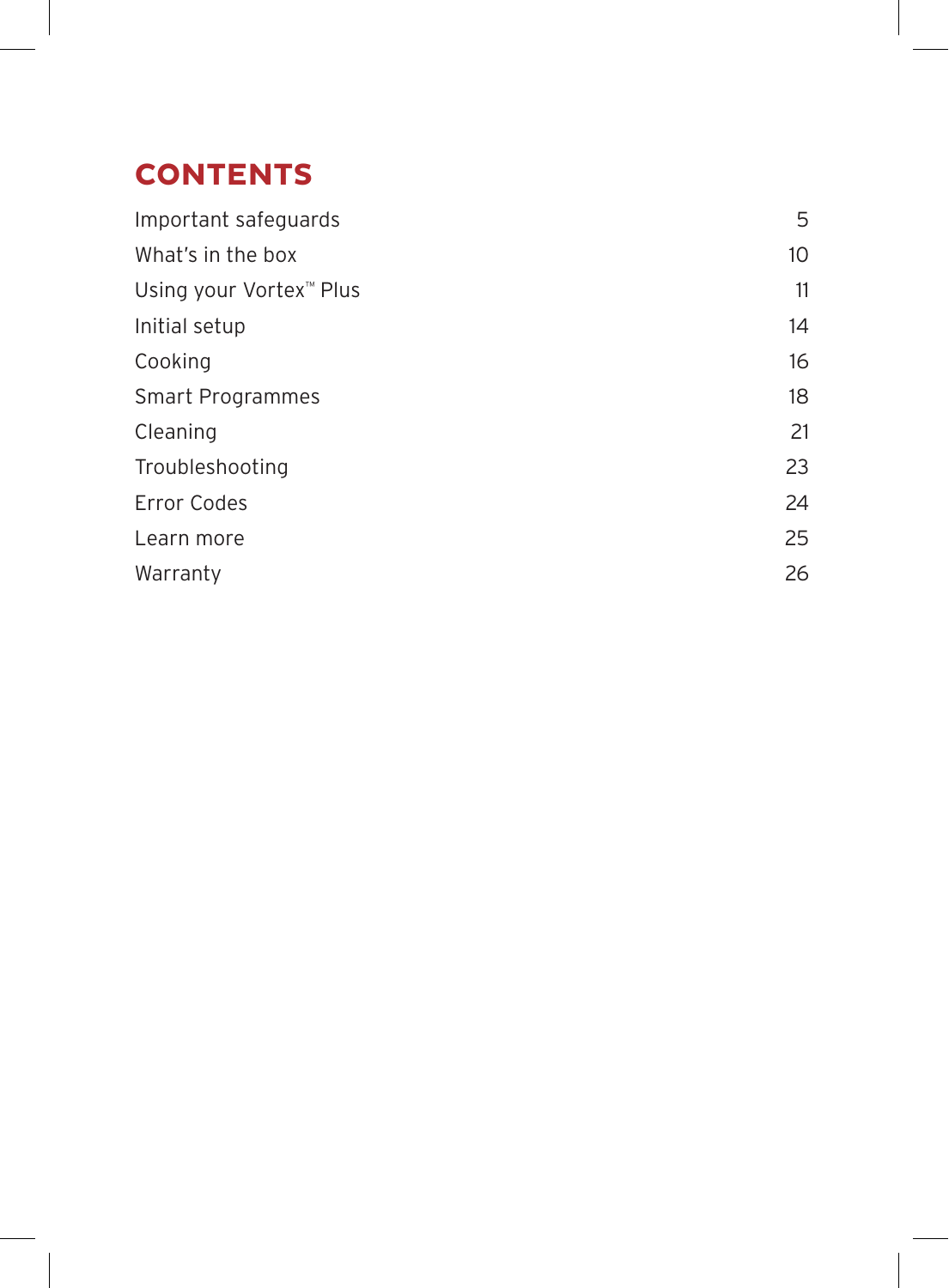#### **INSTANTTM** VORTEX™ PLUS AIR FRYER

#### Safety Instructions

At Instant, we want you to feel comfortable using our products. This Instant Vortex Plus Air Fryer was designed with your safety in mind.

*When using electrical appliances, you should always follow basic safety precautions to reduce the risk of electric shock or other personal injury, fire and/or property damage.*

**Read all instructions before using and only use this appliance as described in the in-box materials. Failure to follow these safeguards and instructions may result in personal injury and/or property damage and can void your warranty.**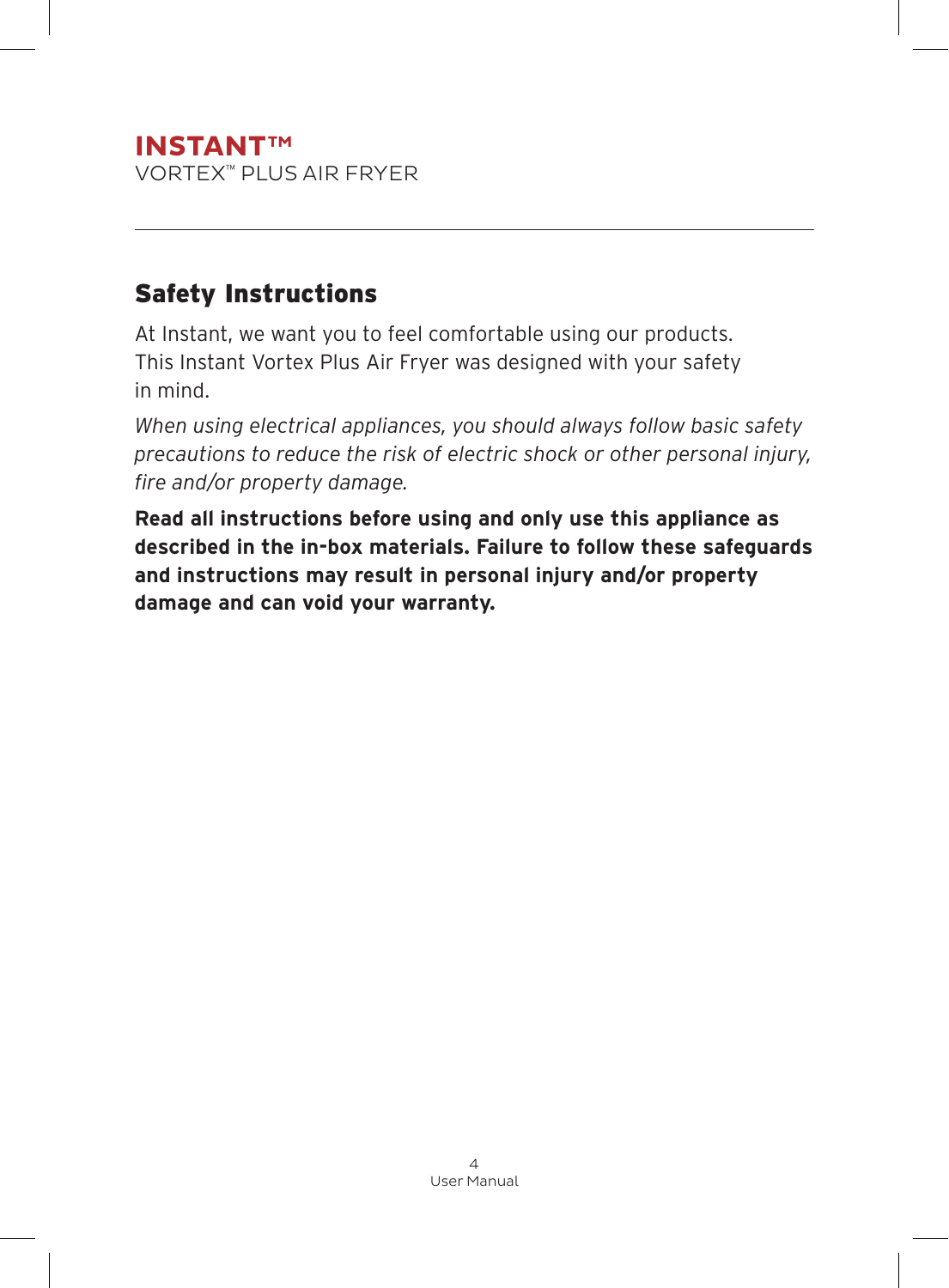# **IMPORTANT SAFEGUARDS**

# **AWARNING**

# READ ALL INSTRUCTIONS

#### Placement

**DO** place the appliance on a countertop only. Always operate the appliance on a stable, non-combustible, level surface.

**DO NOT** place the appliance on or close to a hot gas or electric burner, or a heated oven.

**DO NOT** use the appliance near water or flame.

**DO NOT** use outdoors. Keep out of direct sunlight.

**DO NOT** place on anything that may block the vents on the appliance.

**DO** make sure all parts are dry and free of food debris before use.

#### General Use

**DO NOT** touch the appliance's hot surfaces, or any accessories during or immediately after cooking because they will be hot.

**DO** use the appliance's handles and knobs.

**DO** use oven mitts when removing accessories.

DO place hot accessories on a heat-resistant surface or cooking plate.

**DO NOT** cover the cooking tray or any part of the oven with foil. This will cause the oven to overheat.

**DO NOT** move the appliance while it is in use.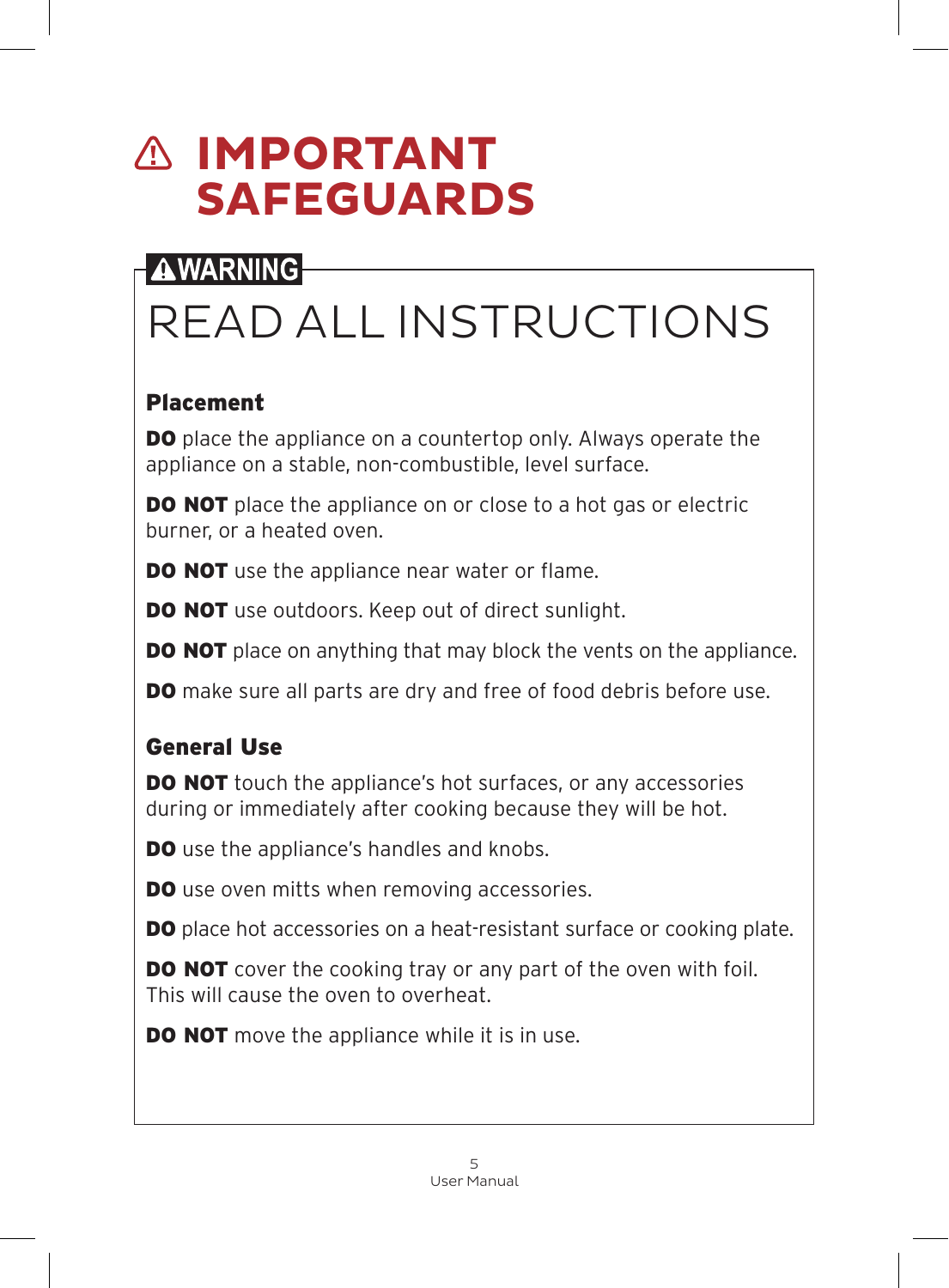**DO NOT** allow children or persons with reduced physical, sensory or mental capabilities to operate this appliance. Close supervision is necessary when any appliance is used near children and individuals with reduced capabilities. Children should not play with this appliance.

**DO NOT** use the appliance for anything other than household use. It is not intended for commercial use.

**DO NOT** leave the appliance unattended while in use.

**DO NOT** use the appliance for more than 60 minutes in a 2-hour period.

## Air Frying Cautions

When the air fryer is in operation, hot air is released through the air vents. Keep your hands and face at a safe distance from the air vents and take extreme caution when removing hot accessories from the appliance. Failure to do so may result in personal injury or property damage.

While cooking, the internal temperature of the appliance reaches several hundred degrees. To avoid personal injury, never place unprotected hands inside the appliance until it has cooled to room temperature.

**DO NOT** use a ceramic-coated or stoneware pot for air frying.

**DO NOT** block the vents on the air fryer. Leave at least 13 cm of space around the air fryer when in use.

**DO NOT** place the appliance on a hot stove.

**DO NOT** operate the appliance on or near combustible materials such as tablecloths and curtains.

**DO NOT** cover the air vents while the air fryer is in operation. Doing so will prevent even cooking and may cause damage to the appliance.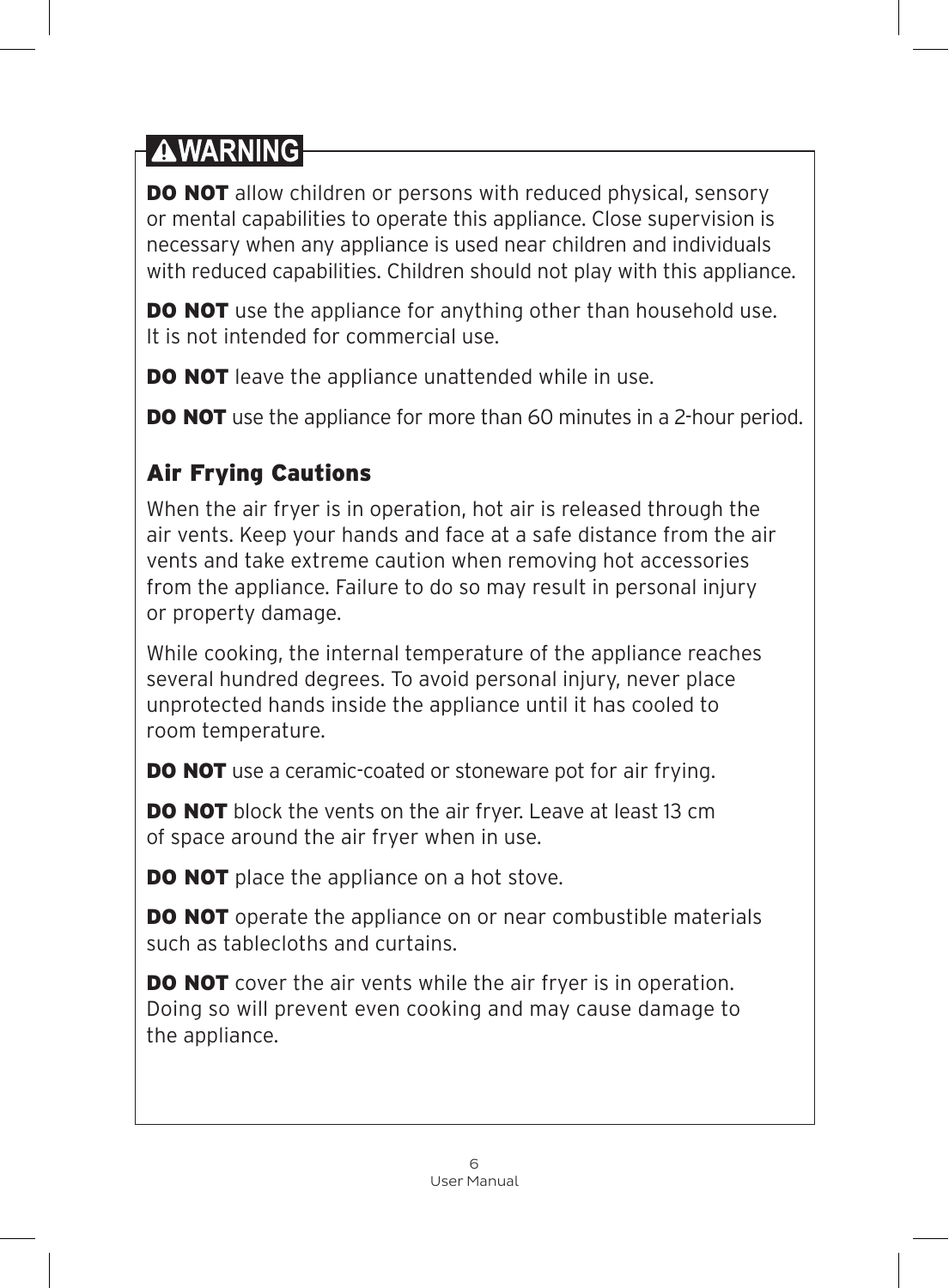**DO NOT** overfill the air fryer. Overfilling may cause food to contact the heating element, which may result in personal injury, fire, and/or property damage.

**DO NOT** pour oil into the cooking container. If needed, spray food lightly with non-stick cooking spray. Using cooking oil could result in personal injury and/or property damage.

DO use caution with cooking containers made of materials other than metal or glass. Failure to do so may result in personal injury, fire and/or property damage.

Should the unit emit black smoke during use, press Cancel and unplug the appliance immediately. Wait for smoking to stop before opening the door/basket, then clean thoroughly. For further information refer to 'Troubleshooting' in this User Manual.

**DO** use extreme caution when moving the appliance containing oils or other hot liquids.

DO use extreme caution when removing the tray or disposing of hot grease.

**DO NOT** use this appliance for deep frying foods.

#### Accessories

**DO** use only accessories or attachments authorised by Instant Brands LLC. The use of parts, accessories or attachments not recommended by the manufacturer may cause a risk of electric shock or other personal injury, fire, and/or property damage.

DO NOT use the included accessories in a microwave, toaster oven, convection or conventional oven, or on a ceramic cooktop, electric coil, gas range or outdoor grill.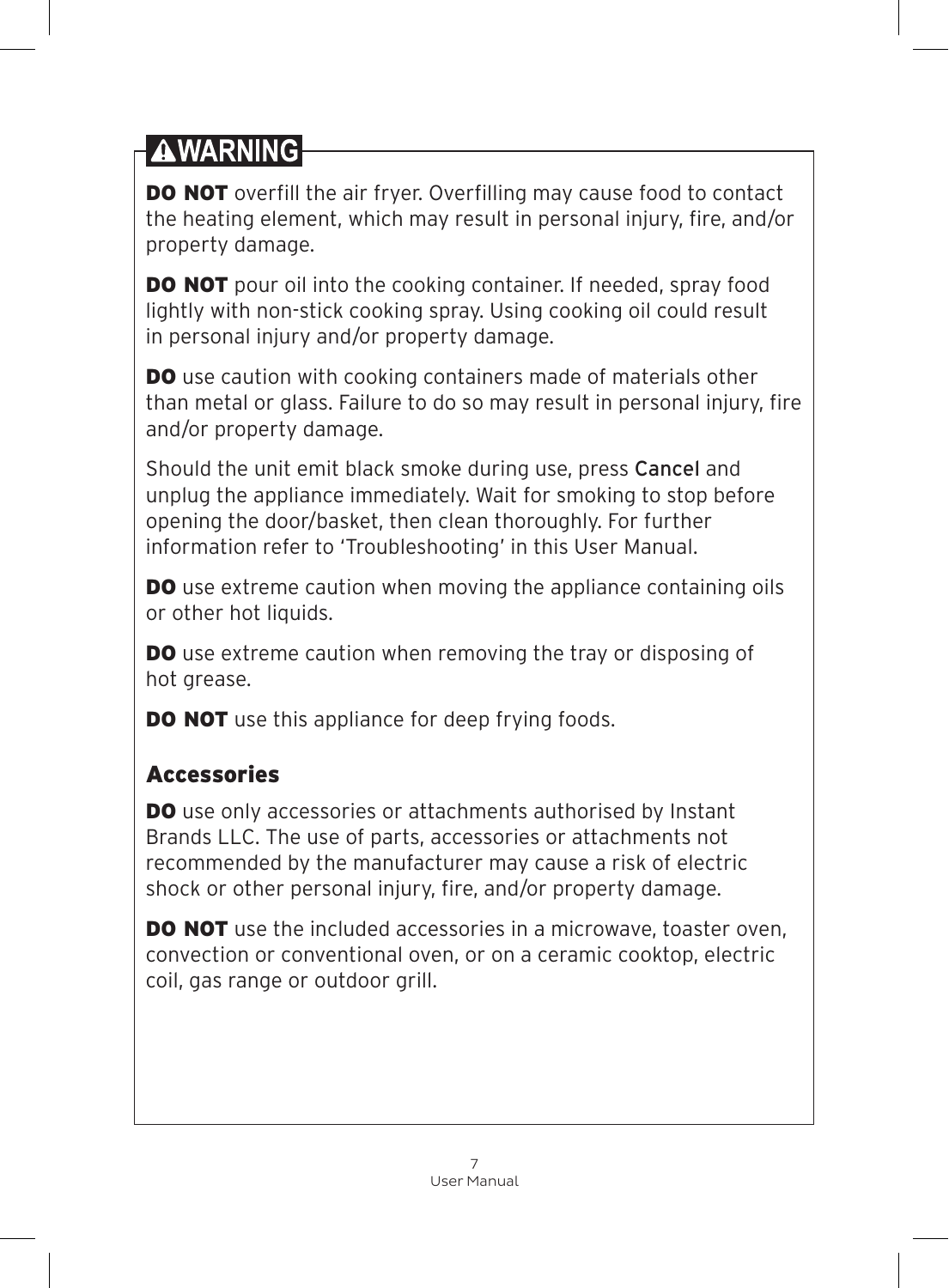#### Care and Storage

**DO** let the appliance cool to room temperature before cleaning or storage.

**DO NOT** store any materials in the appliance when not in use.

**DO NOT** place any combustible materials in the appliance, such as paper, cardboard, plastic, Styrofoam or wood.

**DO NOT** clean the appliance with metal scouring pads or steel wool. Pieces can break off and touch the electrical parts, causing a risk of electric shock, burns or other personal injury.

#### Power Cord

A short power-supply cord is provided to reduce the hazards resulting from grabbing, entanglement and tripping. This appliance has a 3-prong earthed plug. To reduce the risk of electric shock:

**ONLY** plug the power cord into an earthed electrical outlet.

DO NOT remove FARTH

**DO NOT** let the power cord hang over edges of tables or counters, or touch hot surfaces or open flame, including the stovetop.

DO NOT use below-counter power outlets.

**DO NOT** use with extension cords, power converters or adapters, timer switches or separate remote-control systems.

### Electrical Cautions

The appliance contains electrical components that are an electrical shock hazard. Failure to follow these instructions may result in electric shock and/or death.

#### **To avoid electrical shock:**

Disconnect, select Cancel, then remove plug from power source. Always unplug when not in use, as well as before adding or removing parts or accessories, and before cleaning. To unplug, grasp the plug and pull from the outlet. Never pull from the power cord.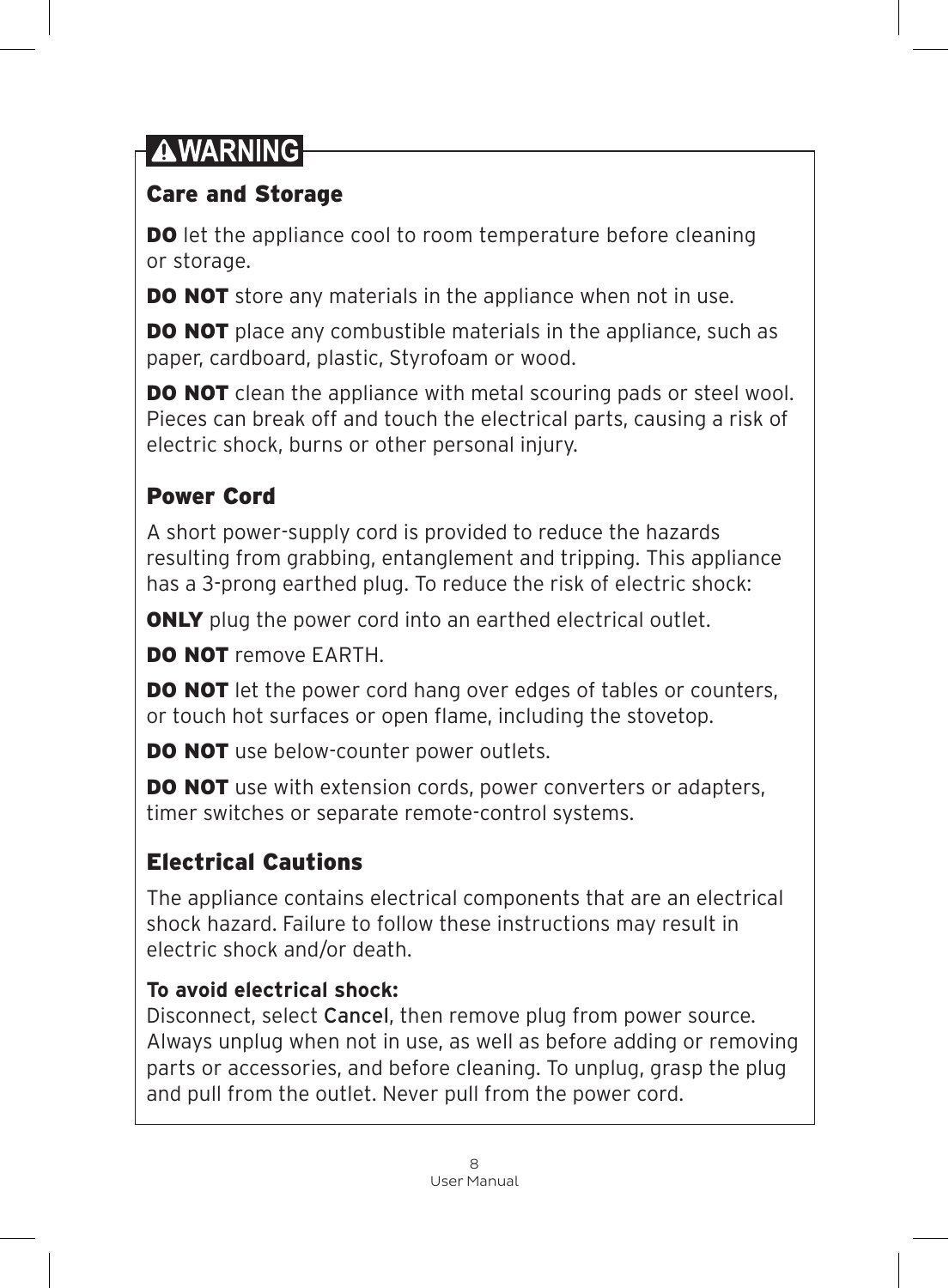DO allow unit to cool before adding or removing parts or accessories.

**DO** regularly inspect the appliance and power cord.

**DO NOT** operate the appliance if the power cord or plug is damaged, or after the appliance malfunctions or is dropped or damaged in any manner. For assistance, contact Customer Care by email at at **UKSupport@instantbrands.com** (if located in the UK) or **EUSupport@instantbrands.com** (if located in the EU).

**DO NOT** attempt to dislodge food while the appliance is plugged into an electrical outlet, as this may cause electric shock, burns, or other personal injury, and/or property damage.

**DO NOT** attempt to repair, replace or modify components of the appliance, as this may cause electric shock or other personal injury, fire and/or property damage, and will void the warranty.

**DO NOT** tamper with any of the safety mechanisms, as this may result in personal injury and/or property damage.

**DO NOT** immerse power cord, plug or the appliance in water or other liquid.

**DO NOT** rinse the appliance under tap.

**DO NOT** use the appliance in electrical systems other than 220-240 V  $~50/60$  Hz.

# **SAVE THESE INSTRUCTIONS**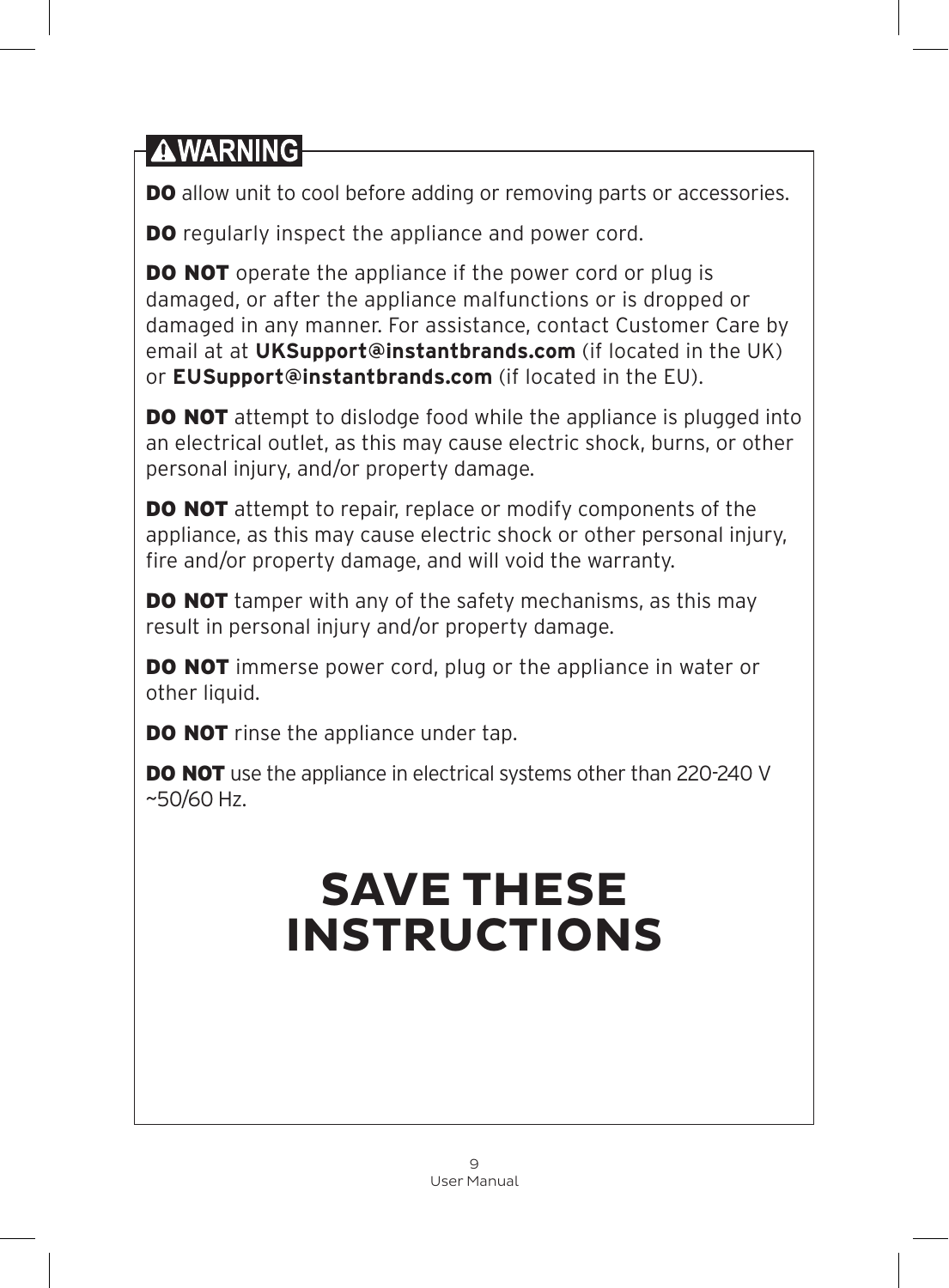## **WHAT'S IN THE BOX**



#### For OdourErase Model



10 User Manual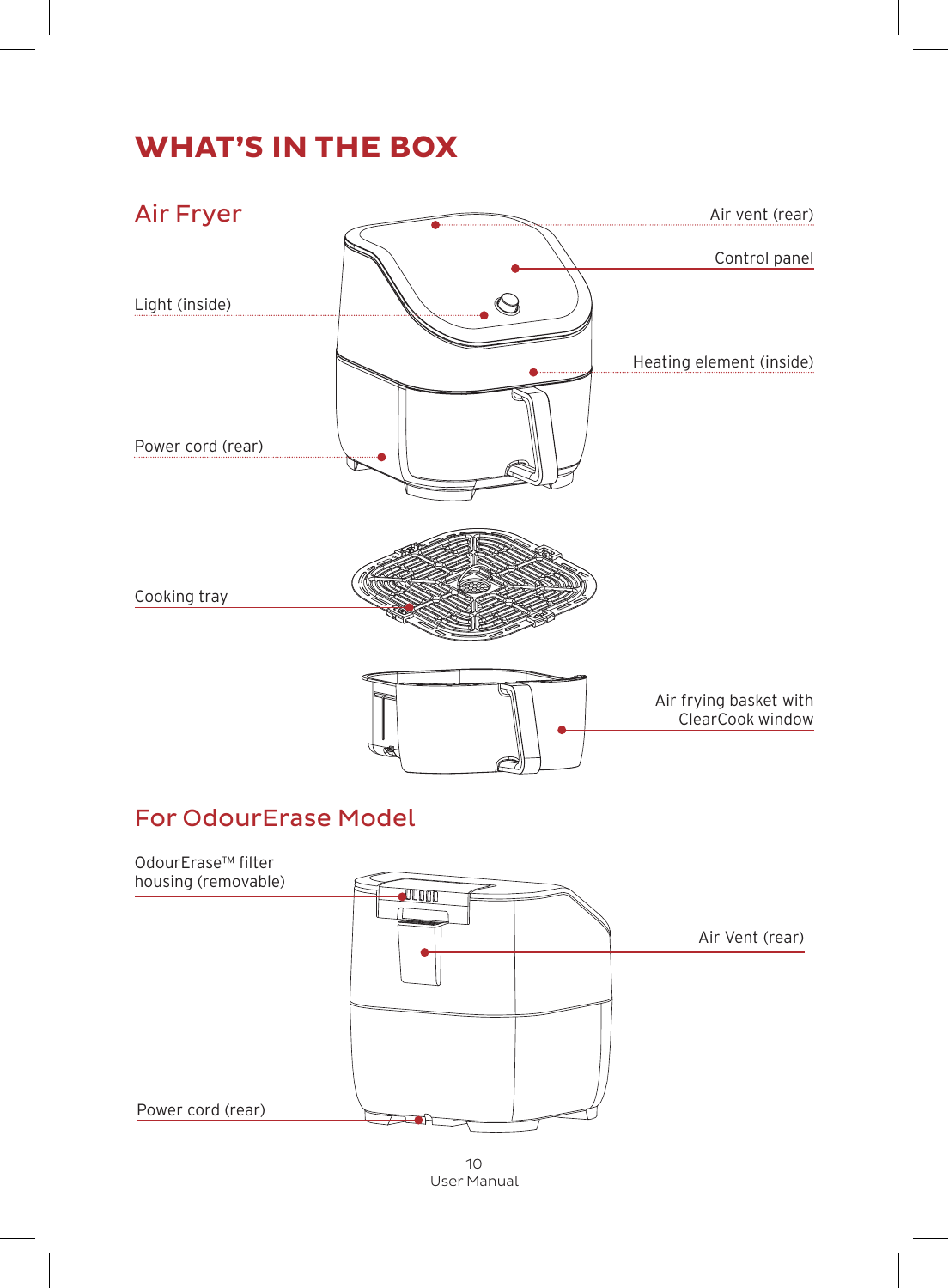2x OdourErase™ filters (pre-installed, inside)

*Illustrations are for reference only and may differ from the actual product.*

## **USING YOUR VORTEX™ PLUS**

#### Control panel

We've designed the control panel to be simple to use and easy to read.



- Grill
- Dehydrate

11 User Manual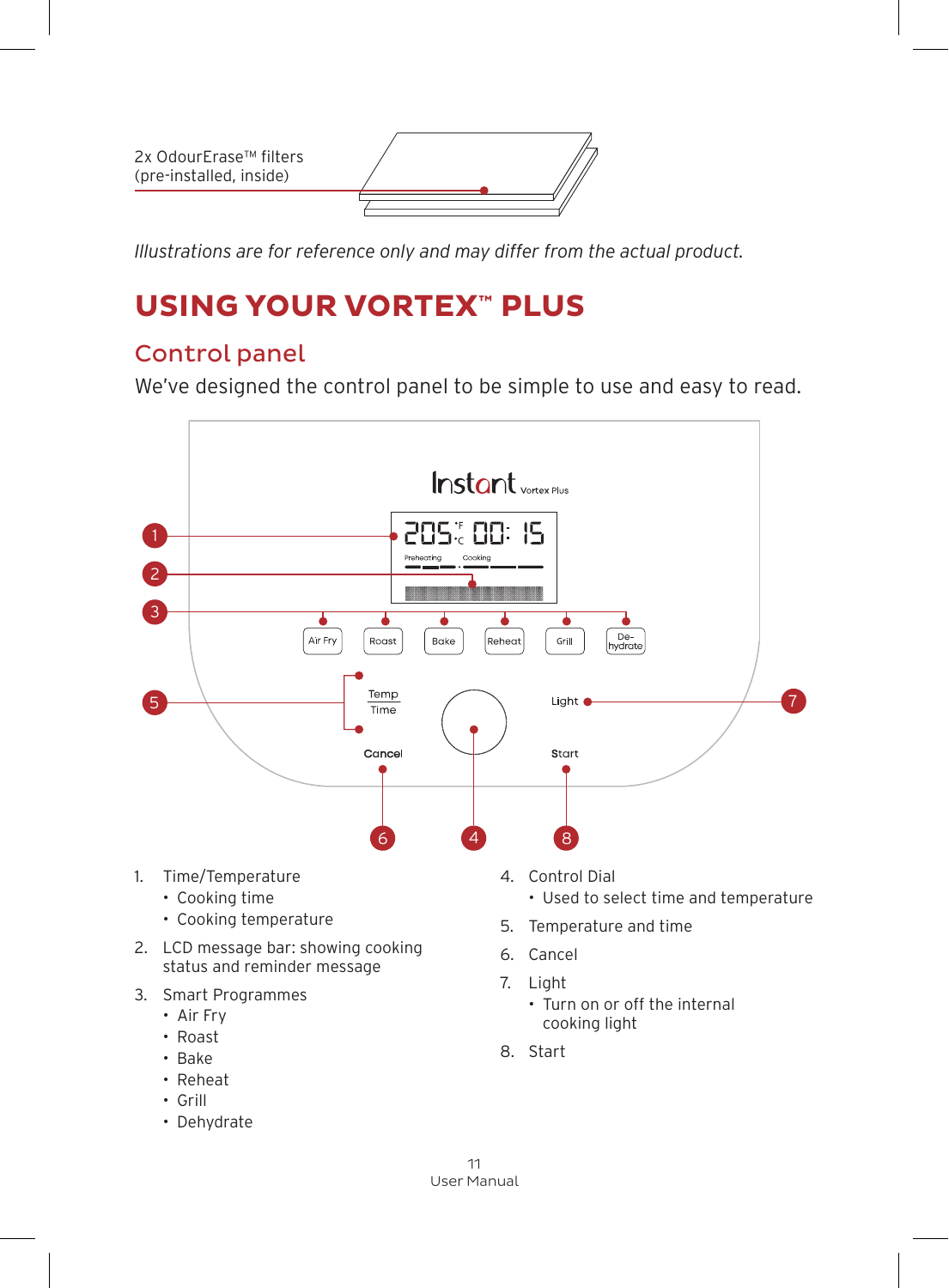#### Turning cooking light On/Off

- To turn the light on, press Light.
- To turn the light off, press Light again. The cooking light cannot be turned off in the last 60 seconds of a cooking programme.

#### Turning sound On/Off

While in Standby mode, press and hold Temp/Time and Light for 5 seconds, until the display shows Sound Off or Sound On.

*Audible safety alerts (beeps) cannot be turned off.*

#### Choosing temperature unit

Choose which cooking temperature unit you would like to use, Fahrenheit or Celsius.

While in Standby mode, press and hold Temp/Time for 5 seconds, until display shows °F or °C.

#### Save custom settings

You can set and save custom time and temperature settings for any of the six *Smart Programmes*.

- 1. Select the Smart Programme you want to set.
- 2. Press Temp/Time button and use the Control Dial to change the temperature or time.
- 3. Press Start button to confirm change.

*The next time you use that Smart Programme the new temperature or time is used. Adjustments made after cooking begins are not saved.*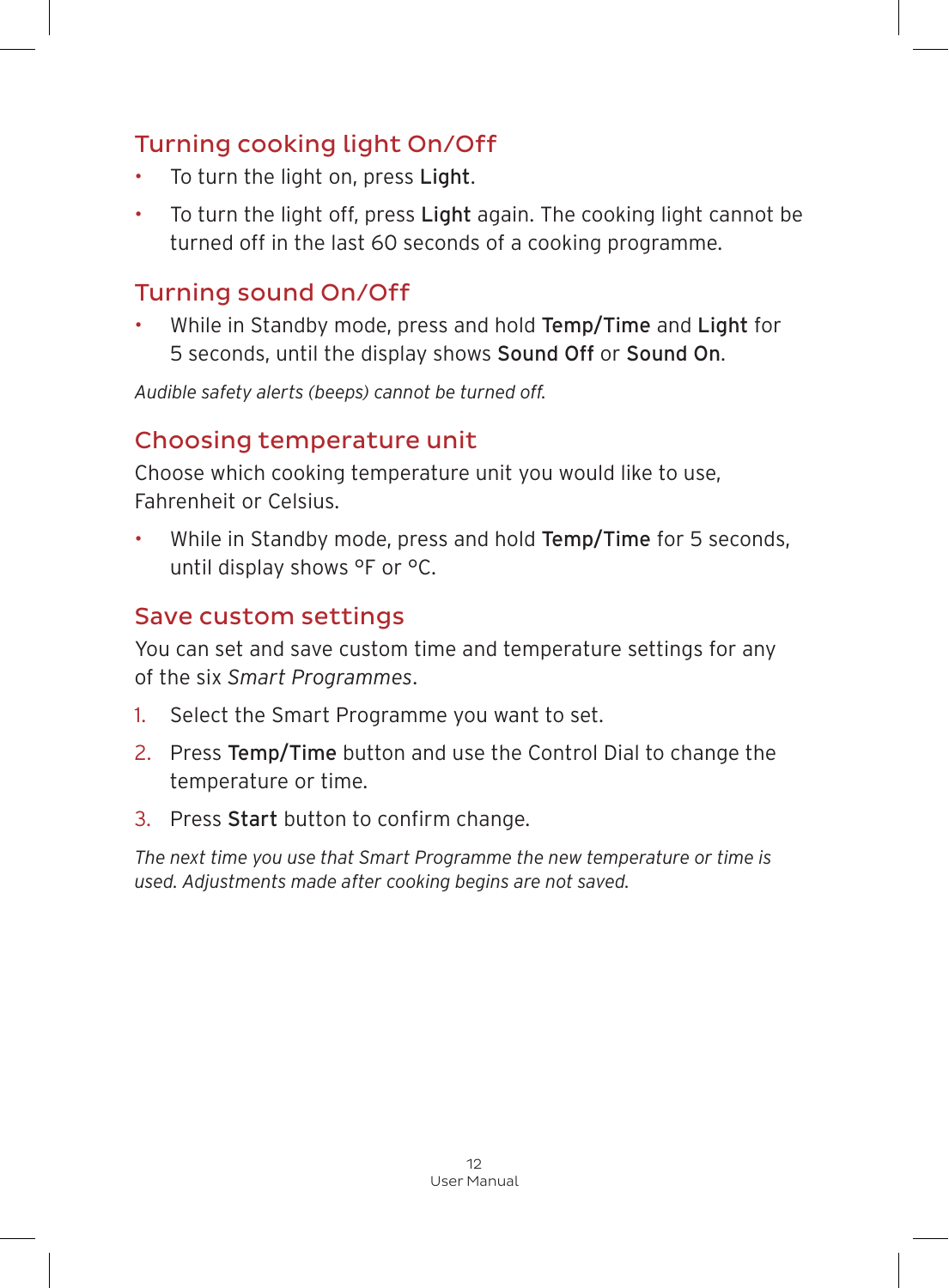#### Reset Smart Programmes to original settings

#### Reset individual Smart Programmes

• With the cooker in Standby mode, press and hold one of the Smart Programme buttons until the cooker returns to Standby.

#### Reset all Smart Programmes

• With the cooker in Standby mode, press and hold the Control Dial until the cooker beeps.

*All Smart Programme cooking times and temperatures are restored to the factory default setting.*

#### Cancel active cooking programme

You can cancel any cooking programme at any time.

• While in Standby, Preheating or active cooking programme, press Cancel. Depending on the temperature of the unit, the internal fan may keep running to cool the unit.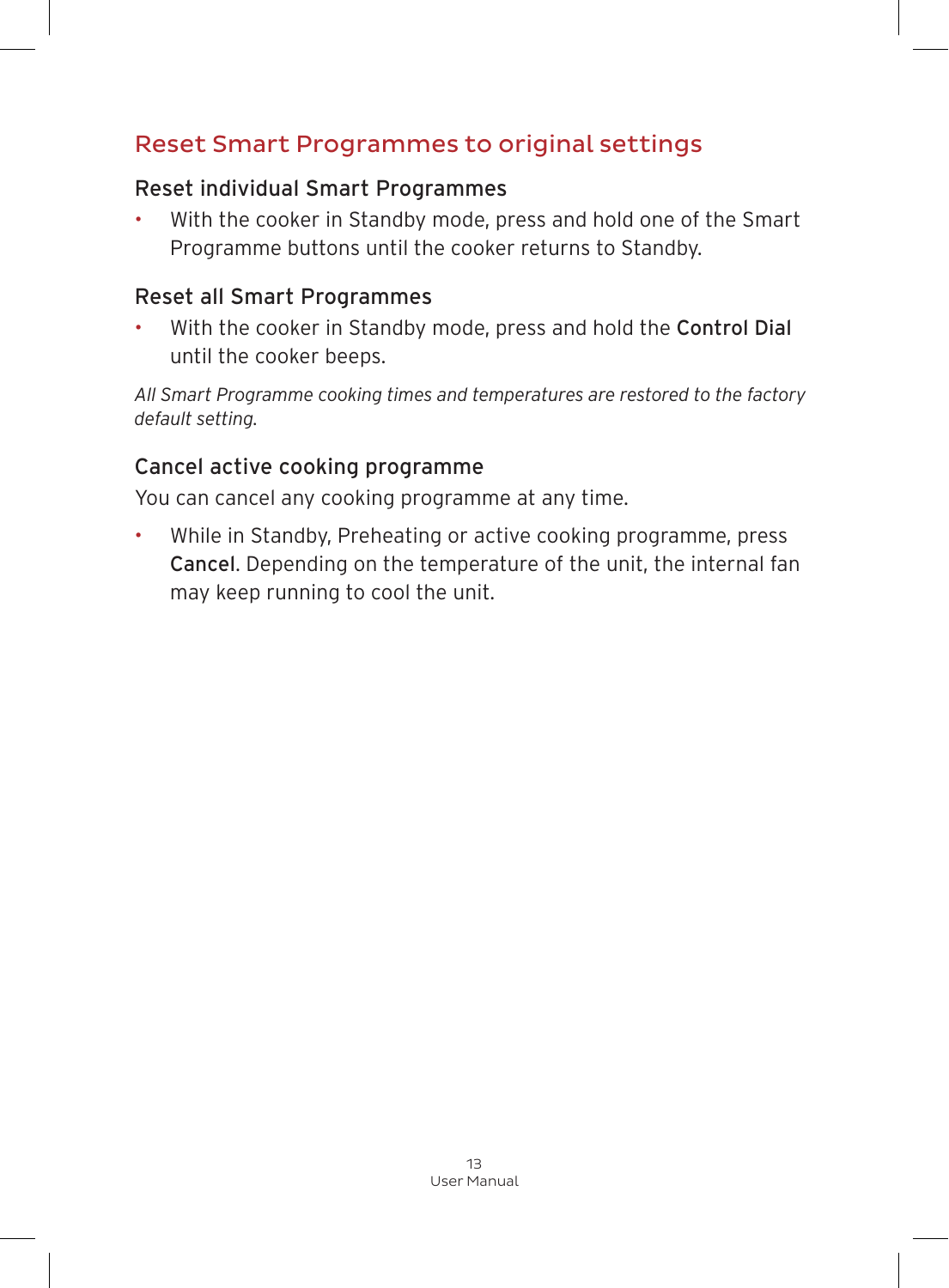# **INITIAL SETUP**

#### Unpack

- 1. Remove your new Vortex™ Plus from the box.
- 2. Remove all the packaging material from in and around the air fryer.
- 3. Make sure to remove all the accessories from inside the cooking chamber.
- 4. Don't remove the safety warning stickers or the rating label from the air fryer.

#### Clean before use

- 1. Wipe the interior with a damp cloth. Use a clean, soft cloth to dry.
- 2. Wash the accessories with hot water and dish soap. Rinse with warm, clear water and use a soft cloth to dry.

#### Placement

- 1. Place your Vortex Plus on a stable, level surface, away from combustible material and external heat sources. Do not place your Vortex Plus on top of another appliance.
- 2. Make sure to leave at least 13 cm of space above and around all sides of the appliance to allow for sufficient air flow.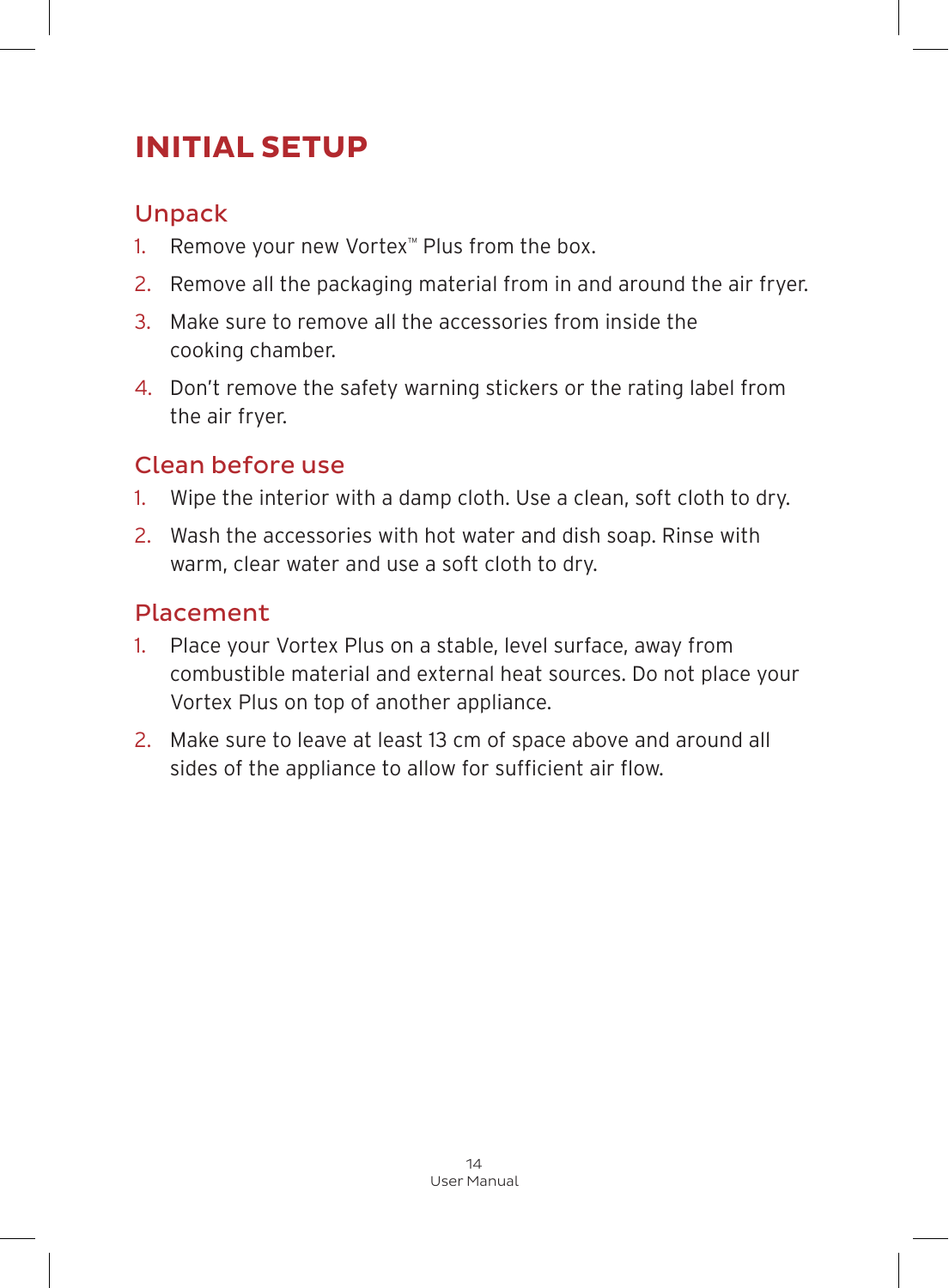#### Test run

Before using your new Instant Vortex™ Plus for the first time, you must perform a test run to ensure everything is working correctly.

#### To perform a test run:

- 1. Follow the instructions for cooking on page 14.
- 2. Insert the cooking basket, but do not add food.
- 3. Select the Air Fry programme.
- 4. Select the cooking temperature (205°C).
- 5. Select the cooking time (18 minutes).
- 6. When the display shows Add Food, just remove and reinsert the cooking basket (do not add any food).
- 7. When the display shows Turn Food, wait 10 seconds for the programme to resume.
- 8. After the cooking programme ends, allow the unit to cool down.

*Now you're ready to cook a meal in your Instant Vortex Plus!*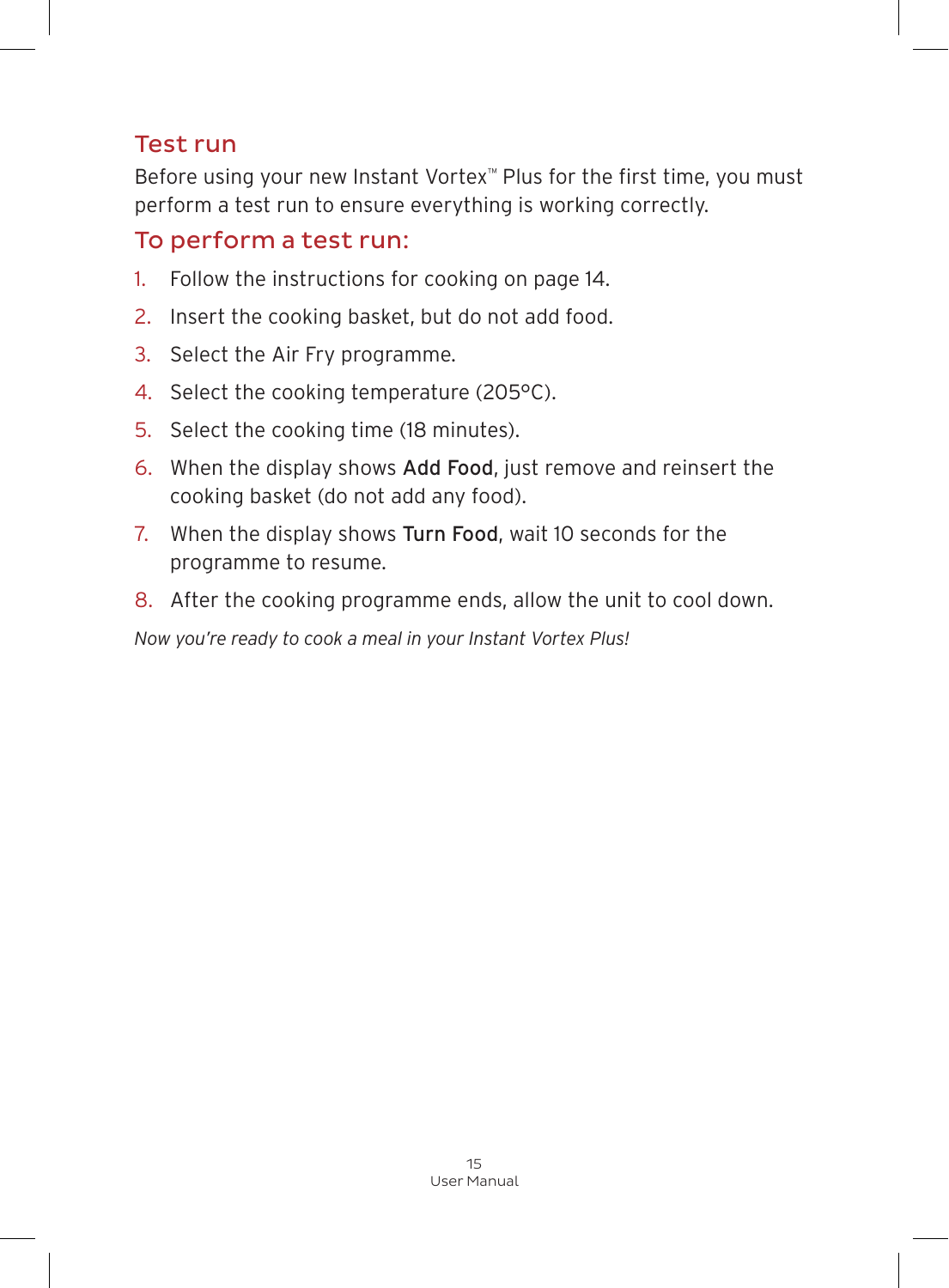# **COOKING**

The Vortex™ Plus uses rapid air circulation to crisp or cook food, giving your meals all the rich, crispy flavours of deep frying, with little to no oil.

#### **AWARNING**

#### **HOT SURFACES**

The air fryer oven will be hot during and after cooking. Always exercise extreme caution when removing food from the hot cooking chamber. Touching hot surfaces may result in personal injury, and/or property damage.

#### **MUST ALLOW AIR FLOW**

To prevent personal injury, and/or property damage, do not block air intake or air vents.

#### What to cook in

The cooking basket with cooking tray is perforated to allow air to flow under and around your food, and should be used for most foods, like wings and cauliflower bites.

For the Baking programme only, you can use a metal or glass baking dish to hold things like batter for cakes and dough for breads. Place the baking dish inside the cooking basket for baking.

*You can place food right on the cooking tray, without using foil or other coverings.*

#### Prep

Cut, chop, season, marinate or batter your ingredients according to your recipe.

#### Cook

- 1. Place your food into the air frying basket, according to your recipe.
- 2. Insert the air frying basket into the cooker.

*When the air frying basket is inserted securely, the front of the basket is flush with the front of the cooker.*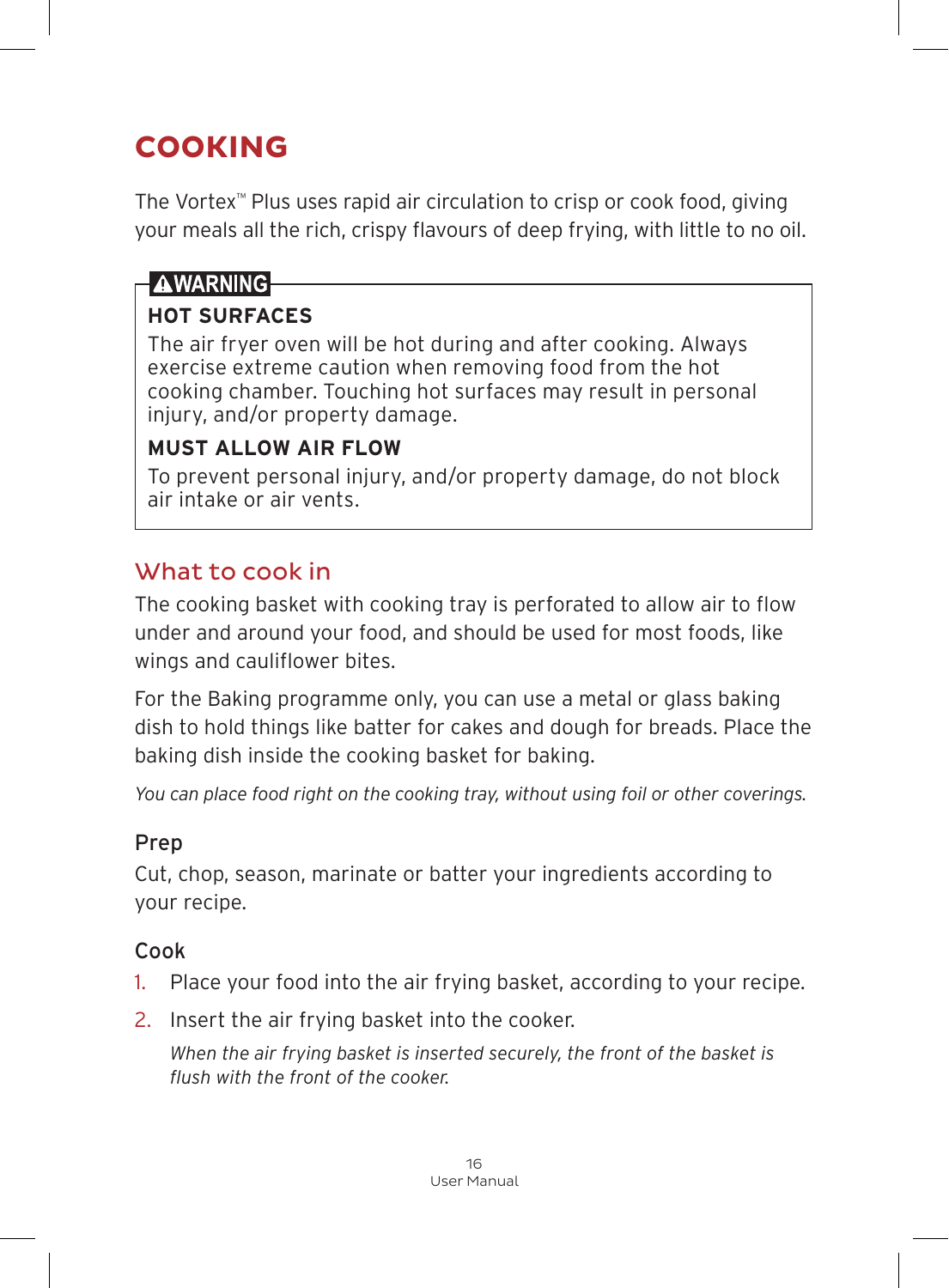- 3. Press Air Fry.
- 4. Press Temp/Time to adjust the temperature and cooking time.
- 5. Press Start to begin. The display shows Preheating to indicate that the cooking programme has started.

*See page 16 to adjust Smart Programme settings.*

#### Add food

- 1. When the cooker passes the preheating phase, the display shows Add Food.
- 2. Remove the basket, and carefully insert your food into the basket.
- 3. Reinsert the air frying basket into the cooker and the cooking countdown timer starts.

#### Turn

- 1. Part way through the cooking cycle the display shows Turn Food.
- 2. Remove the air frying basket from the unit and carefully turn, flip, or rotate your food.

*If you do not remove the basket after Turn Food displays, cooking will proceed after 10 seconds.*

3. Insert the air frying basket into the cooker. Cooking continues.

#### Finish

• When the Smart Programme completes, the appliance beeps, and the display shows End.

*The "Food-Ready" beep will come up 1 minute after End (10 beeps in 10 minutes total) if the basket is not open.*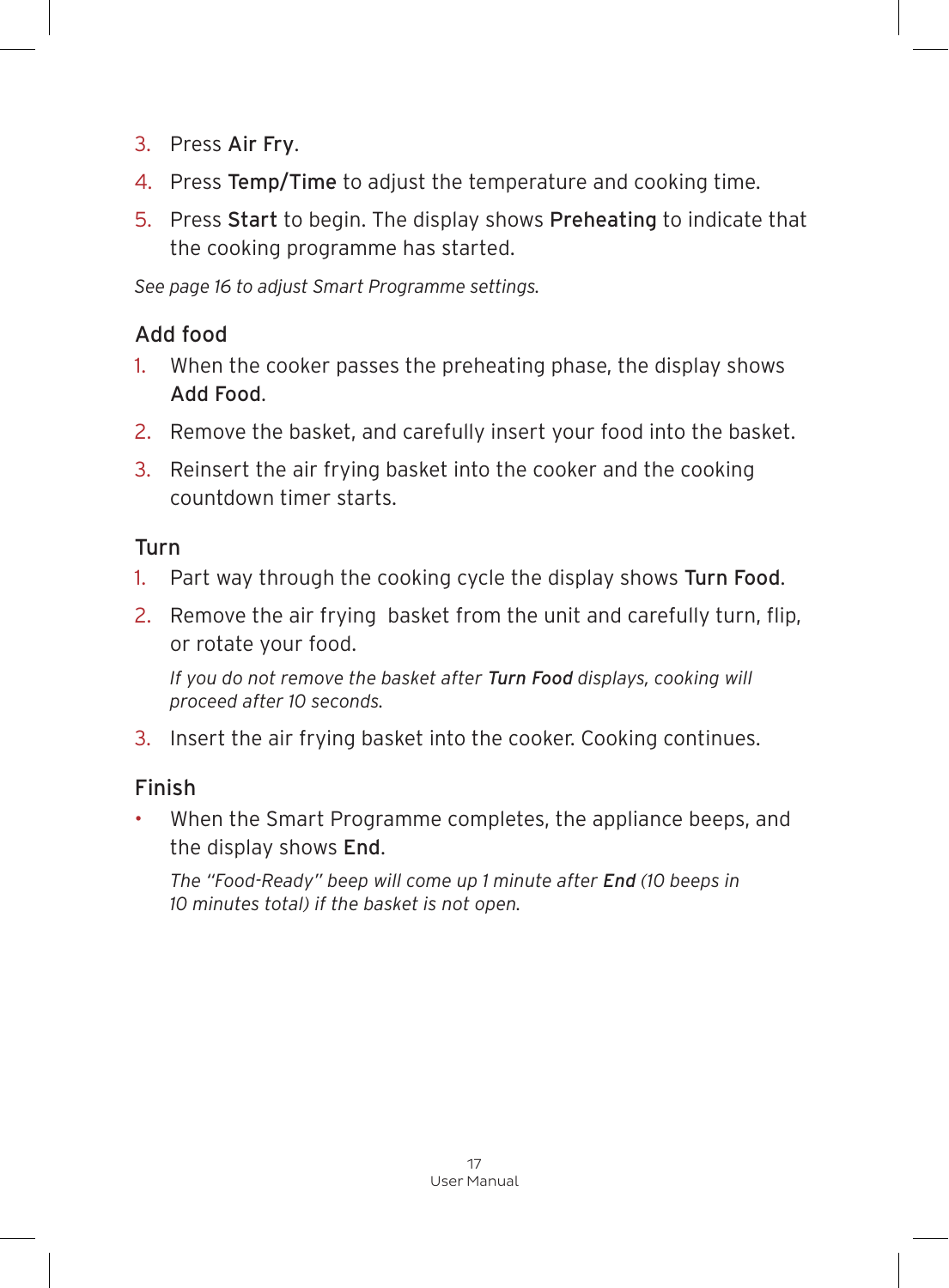# **SMART PROGRAMMES**

#### Air Fry

You can air fry foods like fries, cauliflower bites, wings, nuggets and more.

| Setting      | Default               | Minimum             | Maximum           |
|--------------|-----------------------|---------------------|-------------------|
| Temperature  | 196°C                 | $82^{\circ}$ C      | 205°C             |
| Cooking Time | 15 minutes<br>(00:15) | 1 minute<br>(00:01) | 1 hour<br>(01:00) |

#### To air fry

- Follow the basic instructions for Air Frying.
- Select "Air Fry" as the Smart Programme.

#### Roast

You can roast foods like beef, lamb, pork, poultry, vegetables and scalloped potatoes, for a deliciously tender inside and browned outside.

| Setting      | Default               | Minimum             | Maximum           |
|--------------|-----------------------|---------------------|-------------------|
| Temperature  | $193^{\circ}$ C       | $82^{\circ}$ C      | 205°C             |
| Cooking Time | 18 minutes<br>(00:18) | 1 minute<br>(00:01) | 1 hour<br>(01:00) |

#### To roast

- Follow the basic instructions for Cooking.
- Select "Roast" as the Smart Programme.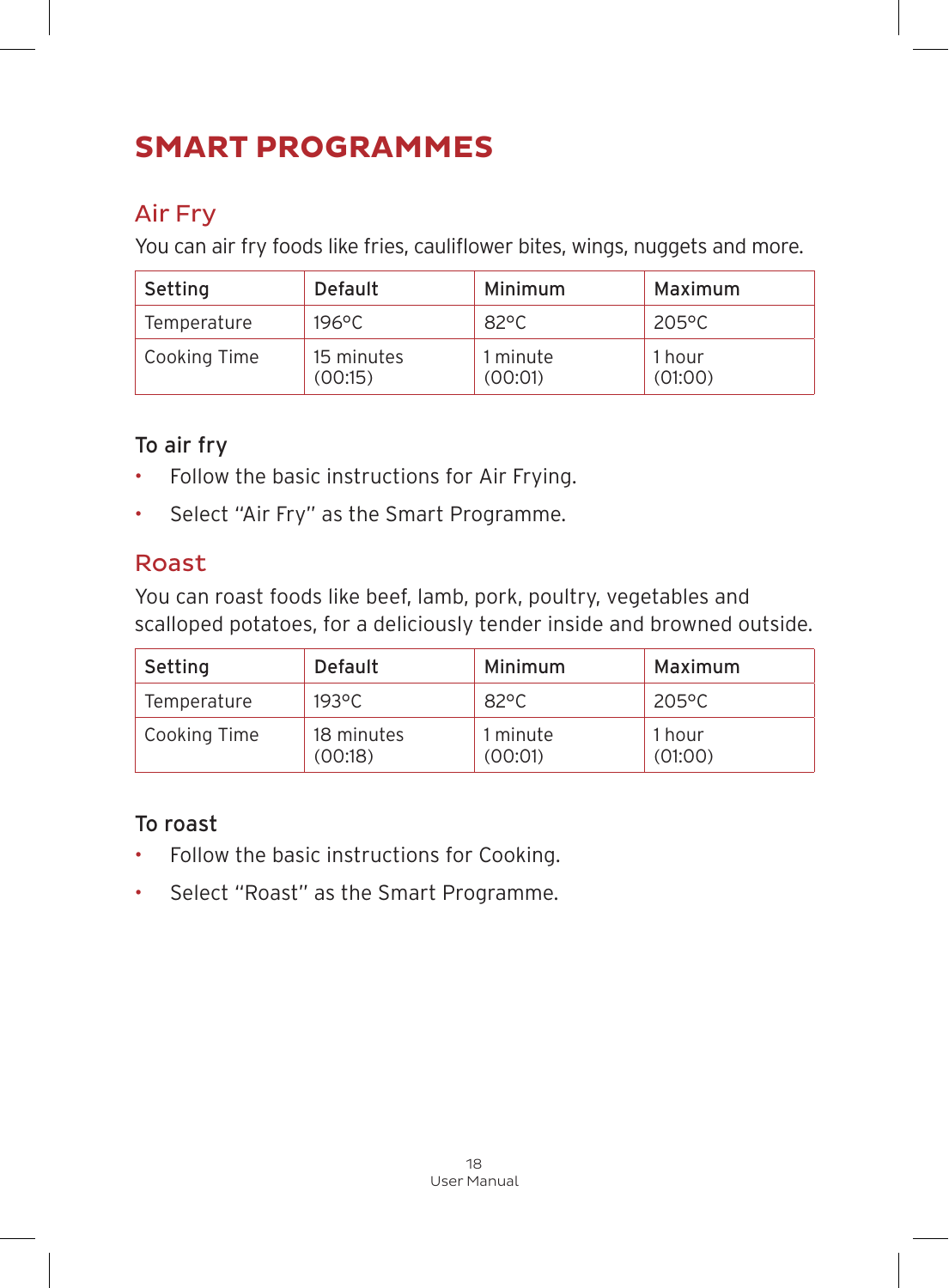#### Bake

You can bake foods like breads, cakes, pastries and buns, with the Vortex™ Plus as your own "mini oven".

| Setting      | Default               | Minimum             | Maximum           |
|--------------|-----------------------|---------------------|-------------------|
| Temperature  | 185°C                 | $82^{\circ}$ C      | 205°C             |
| Cooking Time | 30 minutes<br>(00:30) | 1 minute<br>(00:01) | 1 hour<br>(01:00) |

#### To bake

- Follow the basic instructions for Cooking.
- Select "Bake" as the Smart Programme.
- There is no need to turn the food partway through cooking.

*Leave approximately 2.5 cm of space around all sides of the baking dish to allow heat to circulate evenly.*

#### Grill

Grilling cooks using direct top-down heating, perfect for melting cheese on French onion soup, and nachos.

| Setting      | Default              | Minimum             | Maximum               |
|--------------|----------------------|---------------------|-----------------------|
| Temperature  | 205°C                | $177^{\circ}$ C     | 205°C                 |
| Cooking Time | 6 minutes<br>(00:06) | 1 minute<br>(00:01) | 40 minutes<br>(00:40) |

#### To grill

- Follow the basic instructions in Cooking.
- Select "Grill" as the Smart Programme.
- There is no need to turn the food partway through cooking.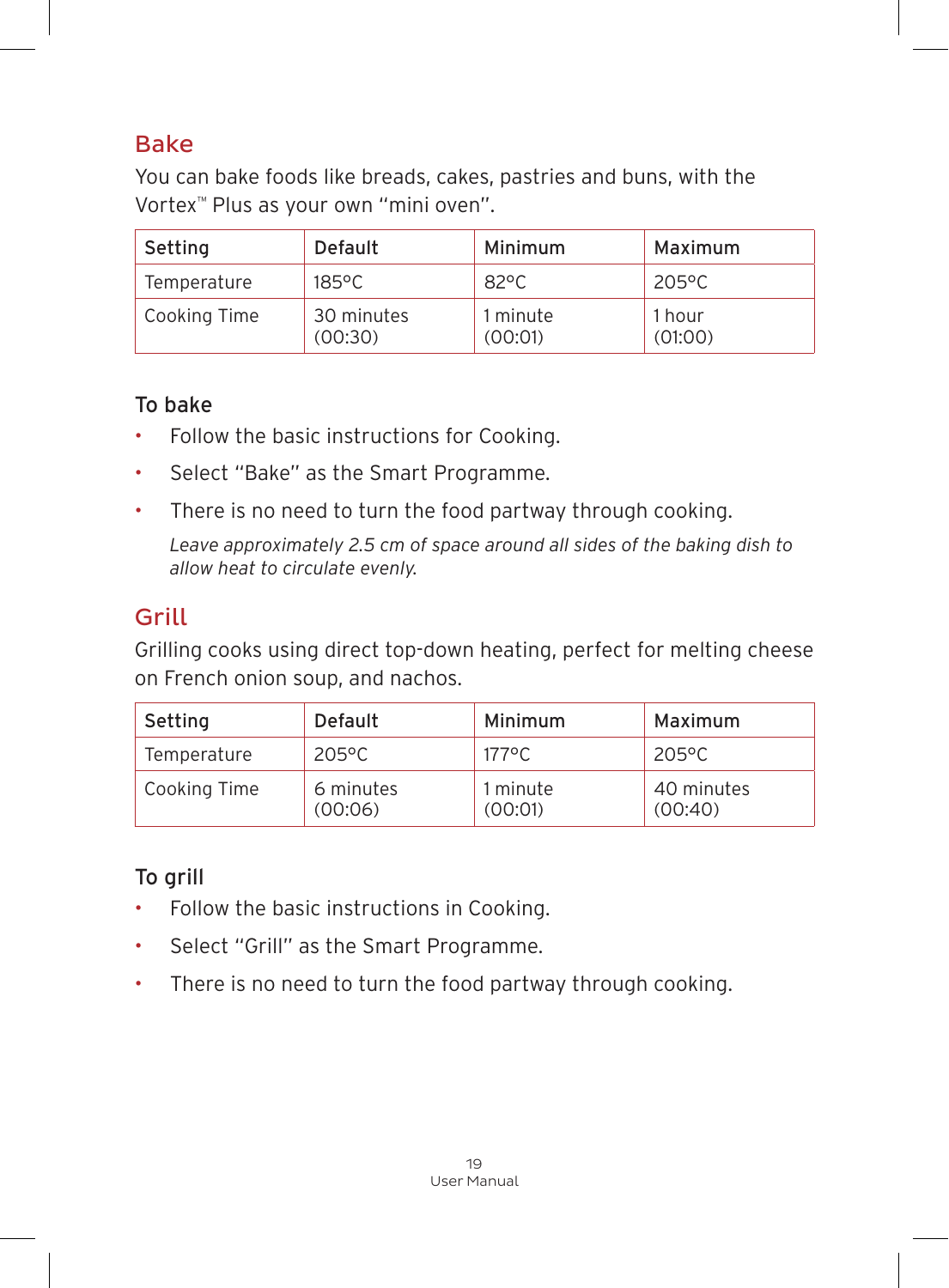#### **Dehydrate**

Dehydrating uses low heat over a long period of time to safely dry out food items, like dried fruit, jerky and dried veggies.

| Setting      | Default            | Minimum           | Maximum             |
|--------------|--------------------|-------------------|---------------------|
| Temperature  | 54°C               | $35^{\circ}$ C    | 79°C                |
| Cooking Time | 8 hours<br>(08:00) | 1 hour<br>(01:00) | 72 hours<br>(72:00) |

#### To dehydrate

- Follow the basic instructions in Cooking.
- Select "Dehydrate" as the Smart Programme.
- There is no need to turn the food partway through cooking.

#### Reheat

Bring the crisp and crunch back to leftover chips, pizza and stale bread, in just a few minutes.

| Setting      | Default               | Minimum             | Maximum           |
|--------------|-----------------------|---------------------|-------------------|
| Temperature  | $138^{\circ}$ C       | $49^{\circ}$ C      | $182^{\circ}$ C   |
| Cooking Time | 10 minutes<br>(00:10) | 1 minute<br>(00:01) | 1 hour<br>(01:00) |

#### To reheat

- Follow the basic instructions for Cooking.
- Select "Reheat" as the Smart Programme.

*Once this Smart Cooking function starts, the display will show the target temperature and cooking time immediately, there's no preheating time.*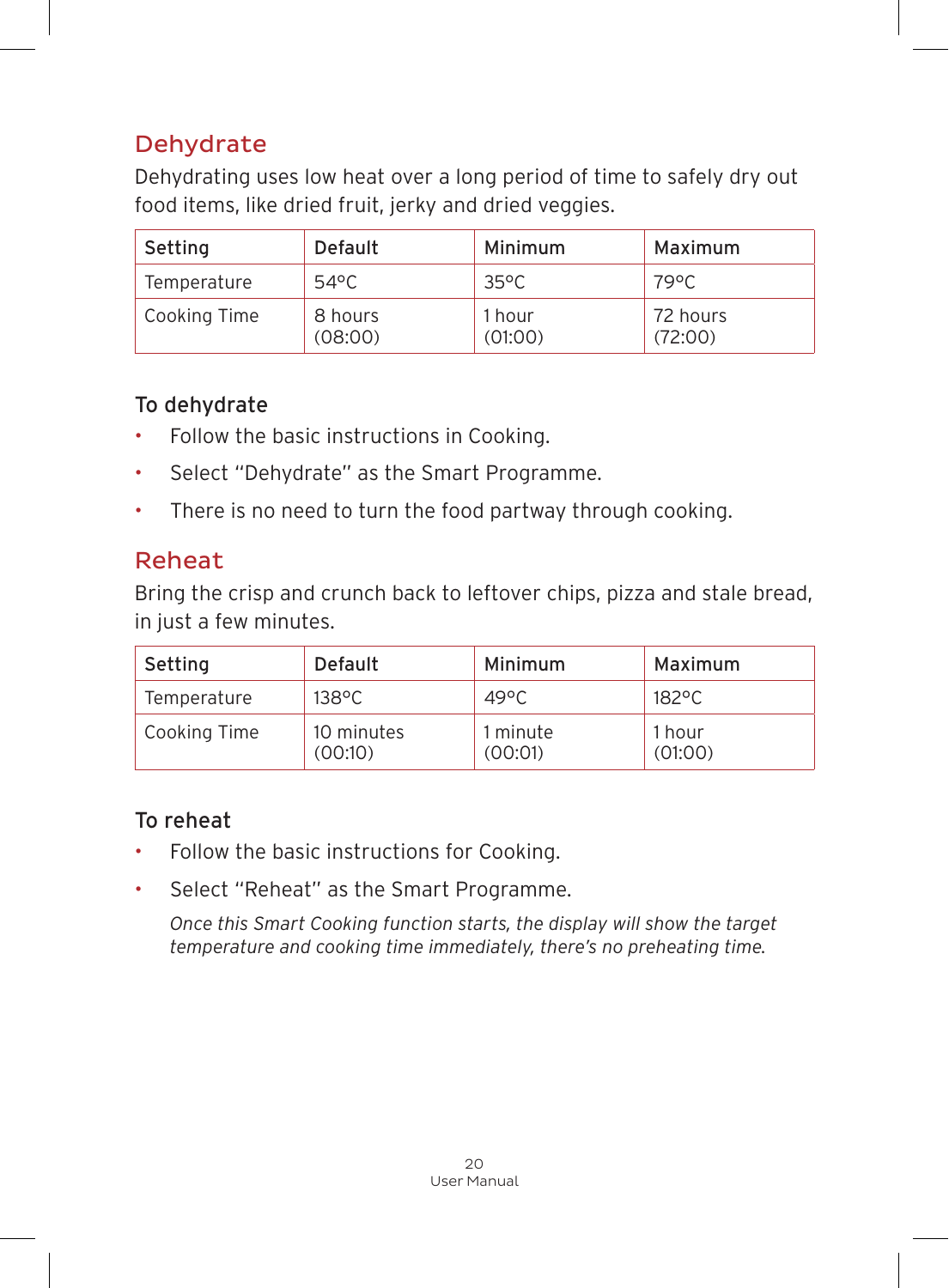# **CLEANING**

Clean your Vortex™ Plus after each use. Always unplug the unit and let all parts cool to room temperature before cleaning. Before use or storing, make sure all surfaces are dry.

#### **AWARNING**

To prevent electric shock, unplug before cleaning. DO NOT immerse power cord, plug or the appliance in water or other liquid, which may result in electric shock.

| Part                           | <b>Cleaning instructions</b>                                                                                                                                                                                                                                                                                                                                                                                                                                                                                                                                                               |
|--------------------------------|--------------------------------------------------------------------------------------------------------------------------------------------------------------------------------------------------------------------------------------------------------------------------------------------------------------------------------------------------------------------------------------------------------------------------------------------------------------------------------------------------------------------------------------------------------------------------------------------|
| Cooking tray                   | • Dishwasher safe.*<br>• The cooking trays have a non-stick coating. Avoid<br>using metal utensils when cleaning.                                                                                                                                                                                                                                                                                                                                                                                                                                                                          |
| Removable air<br>frying basket | • Clean with a sponge or cloth and warm water and<br>dish soap, then rinse well. Ensure that all grease<br>and food debris are removed.<br>• After cooking, wait to wash the basket until it<br>returns to room temperature. This will reduce<br>fogging of the ClearCook windows.<br>• If water is trapped in a ClearCook window after<br>cleaning, it will need time to evaporate. This could<br>take up to 24 hours. Running the basket in a short<br>cooking cycle will speed up this process.<br>• The baskets have a non-stick coating. Avoid using<br>metal utensils when cleaning. |
| Cooking chamber                | • Clean with a damp cloth and mild dish soap.<br>• Always check the heating coil and cooking chamber<br>walls for oil spatter and food debris, and clean as<br>needed.<br>• Ensure the heating coil is dry before turning on<br>the air fryer.<br>• To remove baked-on grease and food residue from<br>the cooking chamber, spray with a mixture of<br>baking soda and vinegar and wipe clean with damp<br>cloth. For stubborn stains, allow the mixture to sit<br>on the affected area for several minutes before<br>scrubbing clean.                                                     |
| Power cord                     | • Clean with a soft, damp cloth or sponge. Wipe dry.                                                                                                                                                                                                                                                                                                                                                                                                                                                                                                                                       |

*\*Some discolouration may occur after machine washing, but this will not affect the cooker's safety or performance.*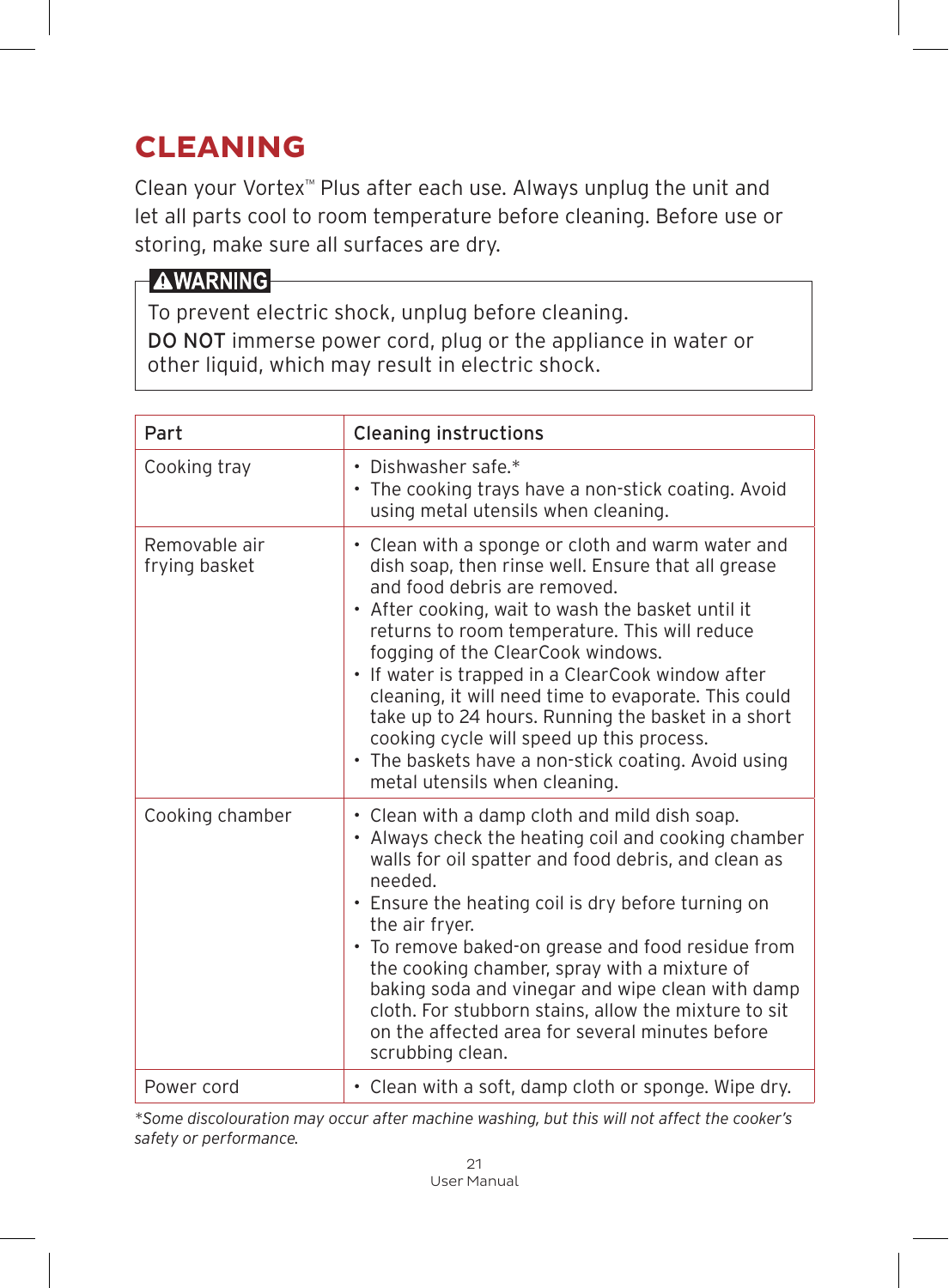# **REPLACING ODOURERASE FILTERS**

(for OdourErase model only)

Visit **instantbrands.co.uk** to purchase compatible filters designed to work with your unit.

When it's time to replace the OdourErase filter, the display will show **Change Filter**.

- 1. Unplug the Vortex™ Plus from the electrical outlet.
- 2. Lift the filter housing up, from the top of the unit.
- 3. Remove the old filters and dispose of them properly. The filters are not recyclable.
- 4. Remove two (2) new filters from packaging and insert them into the filter housing.
- 5. Insert the filter housing back into the unit and plug the cooker back into the electrical outlet.
- 6. Press the buttons "Bake" and "Reheat" together to reset the filter. The filter LED on the top panel of the machine will be off. Now you're ready to cook.
- 7. The OdourErase filters will automatically begin reducing odours while you cook.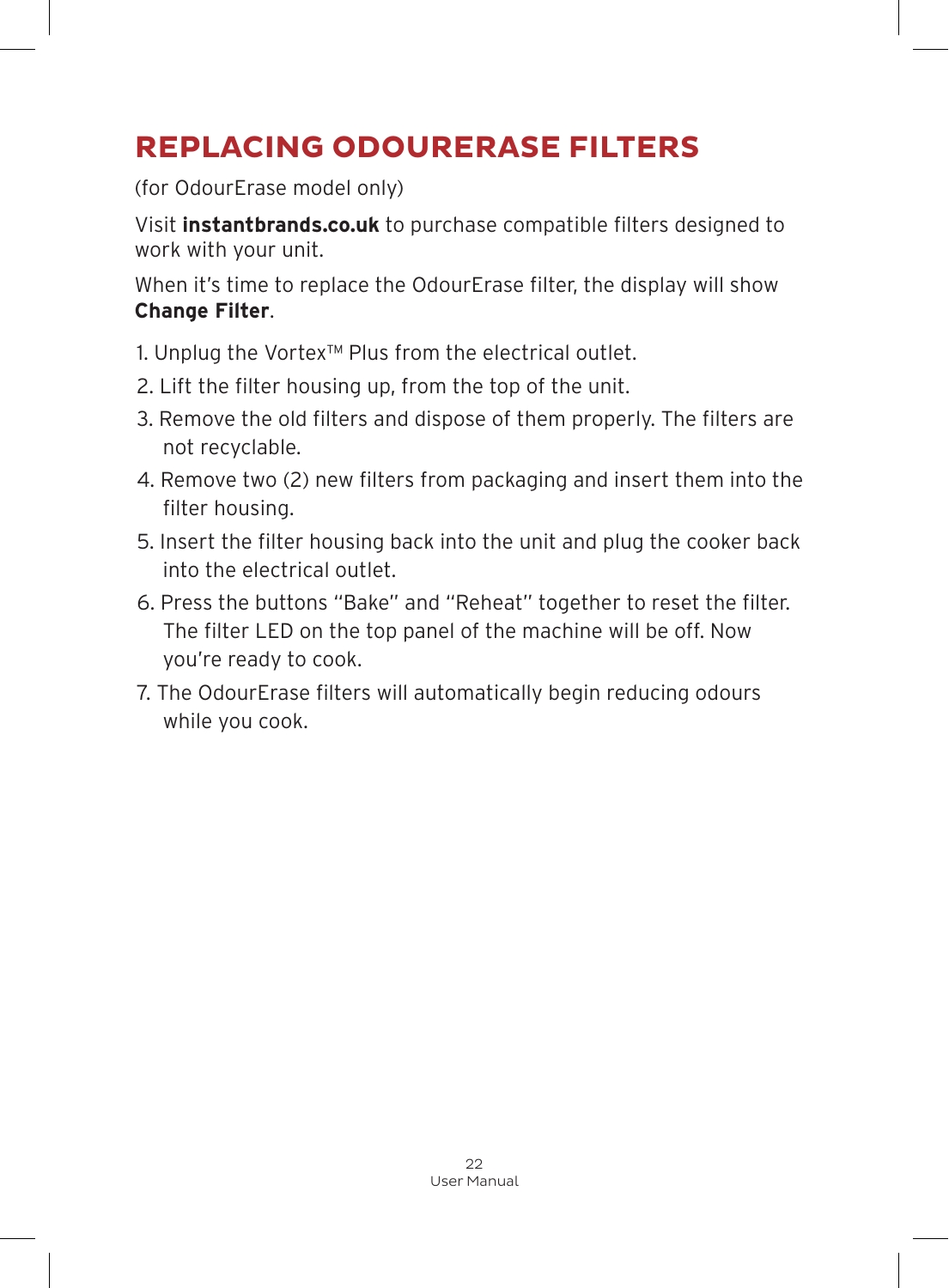# **TROUBLESHOOTING**

| Problem                                                  | Cause                                                                                       | Solution                                                                                                                                                         |
|----------------------------------------------------------|---------------------------------------------------------------------------------------------|------------------------------------------------------------------------------------------------------------------------------------------------------------------|
| Air fryer will<br>not turn on                            | The appliance is not<br>properly plugged in.                                                | • Make sure the power cord is plugged<br>into the outlet firmly.                                                                                                 |
|                                                          | Outlet is not<br>powered.                                                                   | • Plug another appliance into the<br>same outlet to test the circuit.                                                                                            |
|                                                          | The oven door<br>is open.                                                                   | • Make sure the door is fully closed.                                                                                                                            |
| <b>Black smoke</b><br>is coming<br>from the<br>air fryer | Using an oil with a<br>low smoke point.                                                     | • Cancel the Smart Programme,<br>unplug the cooker and allow it to<br>cool to room temperature.<br>• Choose a neutral oil with a high<br>smoke point.            |
|                                                          | Food residue on the<br>heating coil, in the<br>cooking chamber or<br>on the accessories.    | • Cancel the Smart Programme,<br>unplug the cooker and allow it to<br>cool to room temperature.<br>• Remove all accessories from the                             |
|                                                          |                                                                                             | cooking chamber and clean the<br>cooking chamber and all accessories<br>thoroughly.                                                                              |
|                                                          | Appliance<br>malfunction.                                                                   | • Contact Consumer Care.                                                                                                                                         |
| White smoke<br>is coming<br>from the<br>air fryer        | Cooking foods<br>with a high fat<br>content, such as<br>bacon, sausages,<br>and hamburgers. | • Avoid air frying foods with a high fat<br>content. Check the cooking chamber<br>for excess oil and/or fat and carefully<br>remove as needed before air frying. |
|                                                          | Water is vaporising,<br>producing thick steam.                                              | • Pat dry moist food ingredients<br>before air frying.<br>• Do not add water or other liquid                                                                     |
|                                                          |                                                                                             | to the cooking chamber when<br>air frying.                                                                                                                       |
|                                                          | Seasoning on food has<br>blown into element                                                 | • Be mindful when seasoning food.<br>Spray vegetables and meats with<br>oil before seasoning to help the<br>seasoning stick.                                     |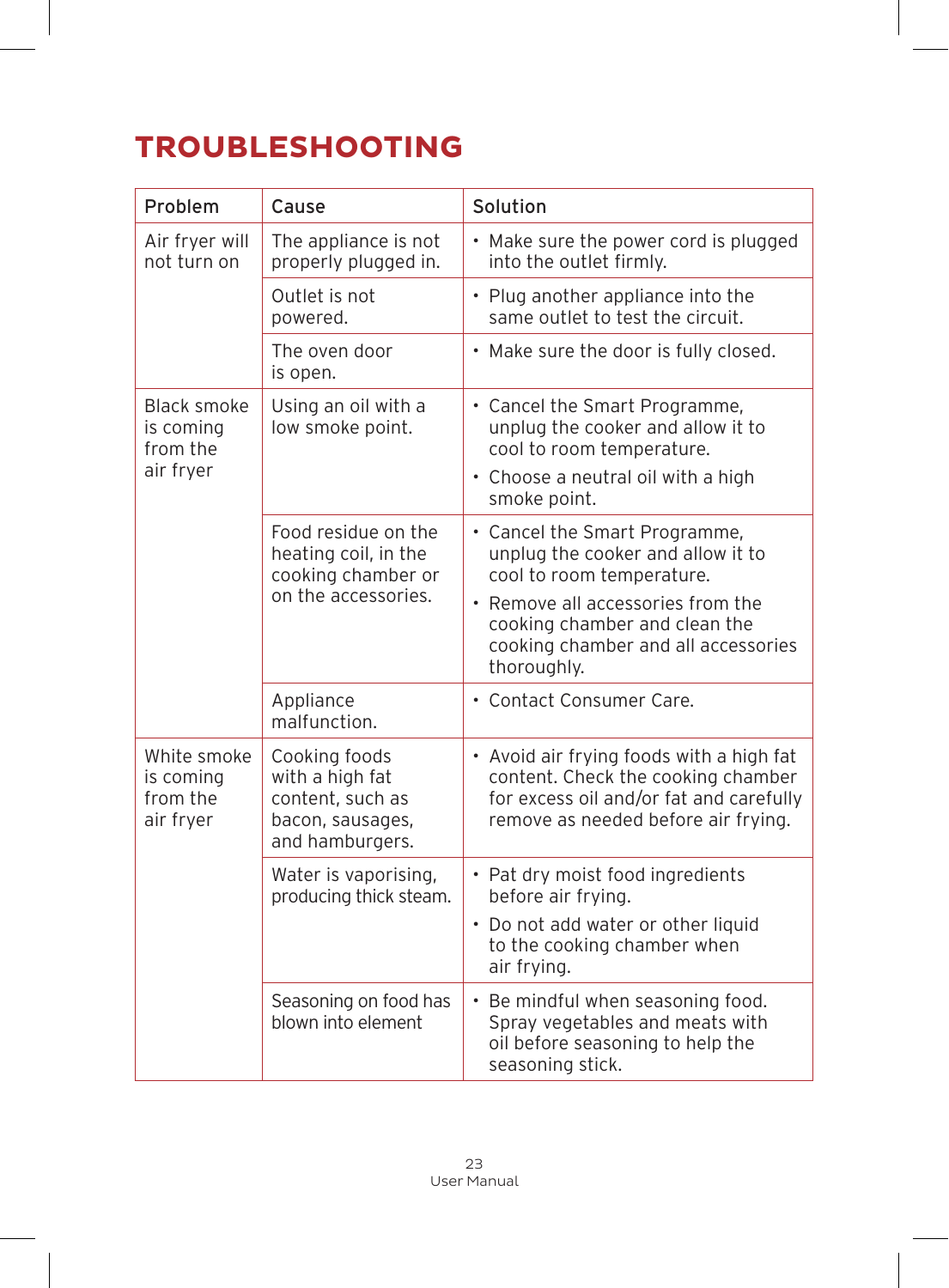# **ERROR CODES**

If the control panel displays an error code from this list, there is an issue with the Vortex™ Plus. Here are the actions you should take to fix the problem.

| Problem | Cause                                                      | Solution                 |
|---------|------------------------------------------------------------|--------------------------|
|         | Open circuit.                                              | • Contact Consumer Care. |
|         | Temperature sensor short circuit. • Contact Consumer Care. |                          |

## **PRODUCT SPECIFICATIONS**

| Model | Volume   Wattage | Power                                                                     | Weight Dimensions        |
|-------|------------------|---------------------------------------------------------------------------|--------------------------|
|       |                  | AFB6132BK   5.7 Litres   1450-1700W   220-240 V   5.15 kg<br>$~50/60$ Hz. | cm: 39.3 D x 30 W x 30 H |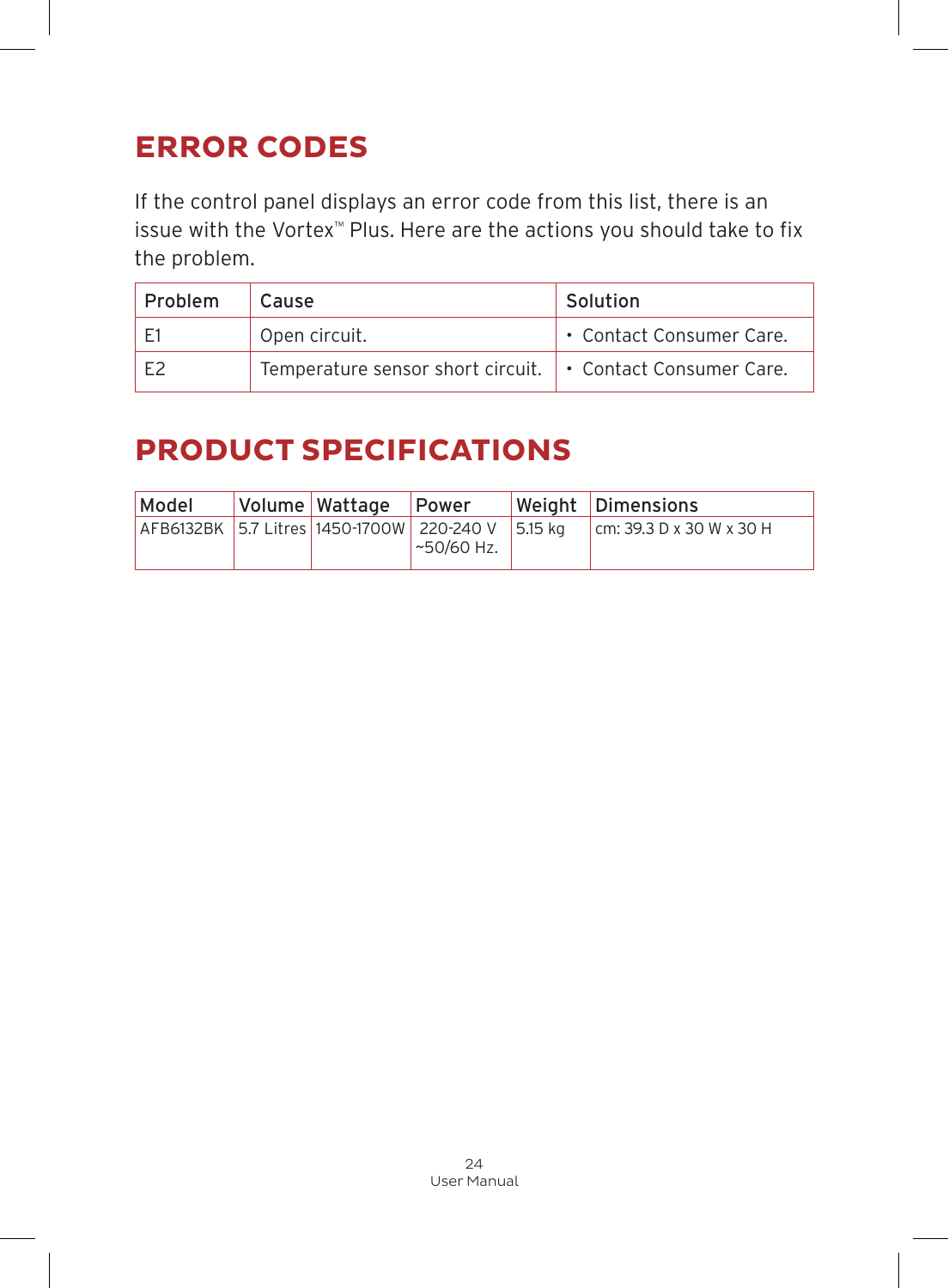# **LEARN MORE**

There's a whole world of Instant Air Fryer information and help just waiting for you. Here are some of the most helpful resources.

#### Register your product

instantbrands.co.uk/product-registration/

#### Contact Consumer Care

instantbrands.co.uk UKSupport@instantbrands.com EUSupport@instantbrands.com +44 (0) 3331 230051

#### Instant Brands Connect App with 1000+ recipes

instantbrands.co.uk iOS and Android app stores

#### Cooking timetables and more recipes

instantbrands.co.uk/recipes/

#### How-to videos, tips and more

**O** Instant Brands UK

#### Replacement parts and accessories

instantbrands.co.uk/product-category/instant/

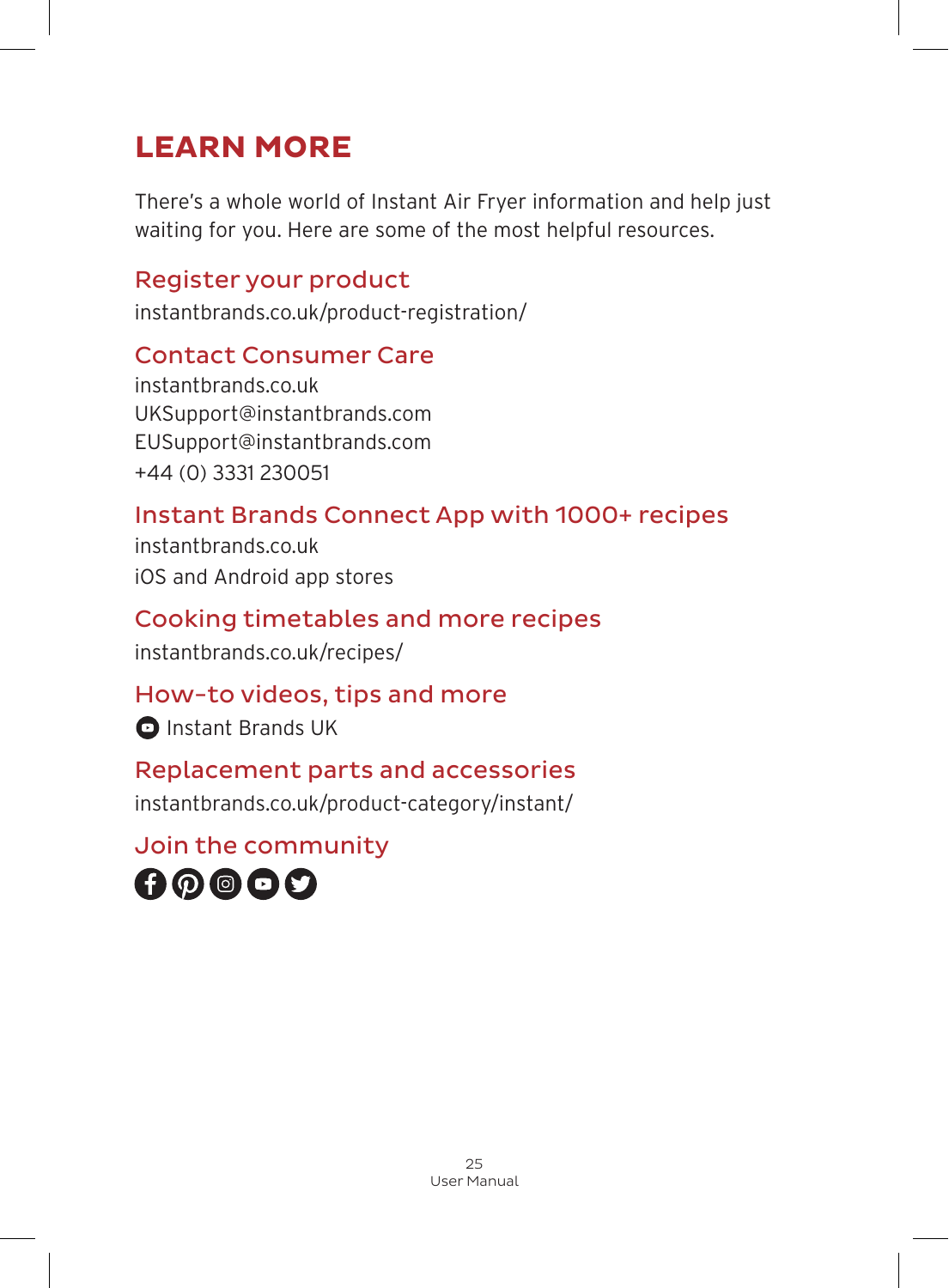# **WARRANTY**

Instant Brands (EMEA) Limited, Instant Brands (Ireland) Limited, and Instant Brands LLC (collectively the "Company") warrant this appliance to be free from defects in workmanship and material, under normal household use, for a period of one (1) year from the date of original purchase. This Limited Warranty extends only to the original purchaser and use of the appliance in the UK and EU and must be purchased by an authorised distributor of Instant Brands. This warranty does not cover appliance use outside of the UK and EU.

Proof of original purchase date and, if requested, return of your appliance is required to obtain service under this Limited Warranty. Provided that this appliance is operated and maintained in accordance with the written instructions included with the appliance (which are also available at instantbrands. co.uk), the Company will, at its sole discretion, either: (i) repair defects in materials and workmanship; or (ii) replace the appliance. In the event the appliance is replaced, the Limited Warranty on the replacement appliance will expire 12 months from the date of original consumer purchase (UK only).

The Company is not responsible for shipping costs for warranty service.

#### Limitation and Exclusions

Any modification or attempted modification to your appliance may interfere with the safe operation of the appliance and may result in serious injury and damage. Any modification or attempted modification to your appliance or any part thereof will void the warranty, unless such modification(s) or alteration(s) were expressly authorised by the Company.

This warranty does not cover (1) normal wear and tear; (2) damage resulting from negligent, unreasonable or misuse of the appliance, improper assembly or disassembly, use contrary to the operating instructions, failure to provide reasonable and necessary maintenance, Acts of God (such as fire, flood, hurricanes and tornadoes), or repair or alteration by anyone, unless expressly directed and authorised by the Company; and (3) repairs where your appliance is used for other than normal household use and in a manner contrary to published user or operator instructions.

To the extent permitted by applicable law, the liability of the Company, if any, for any allegedly defective appliance or part shall be limited to repair or replacement of the appliance or part thereof, and shall not exceed the purchase price of a comparable replacement appliance. Except as expressly provided herein and to the extent permitted by law, (1) the Company makes no warranties, conditions or representations, express or implied, usage, custom of trade or otherwise with respect to the appliance or parts covered by this warranty and (2) the Company shall not be responsible or liable for indirect, incidental or consequential damages arising out of or in connection with the use or performance of the appliance or damages with respect to any economic loss, loss of property, loss of revenues or profits, loss of enjoyment or use, costs of removal, installation or other consequential damages of any nature or kind.

You may have rights and remedies under applicable laws, which are in addition to any right or remedy which may be available under this limited warranty.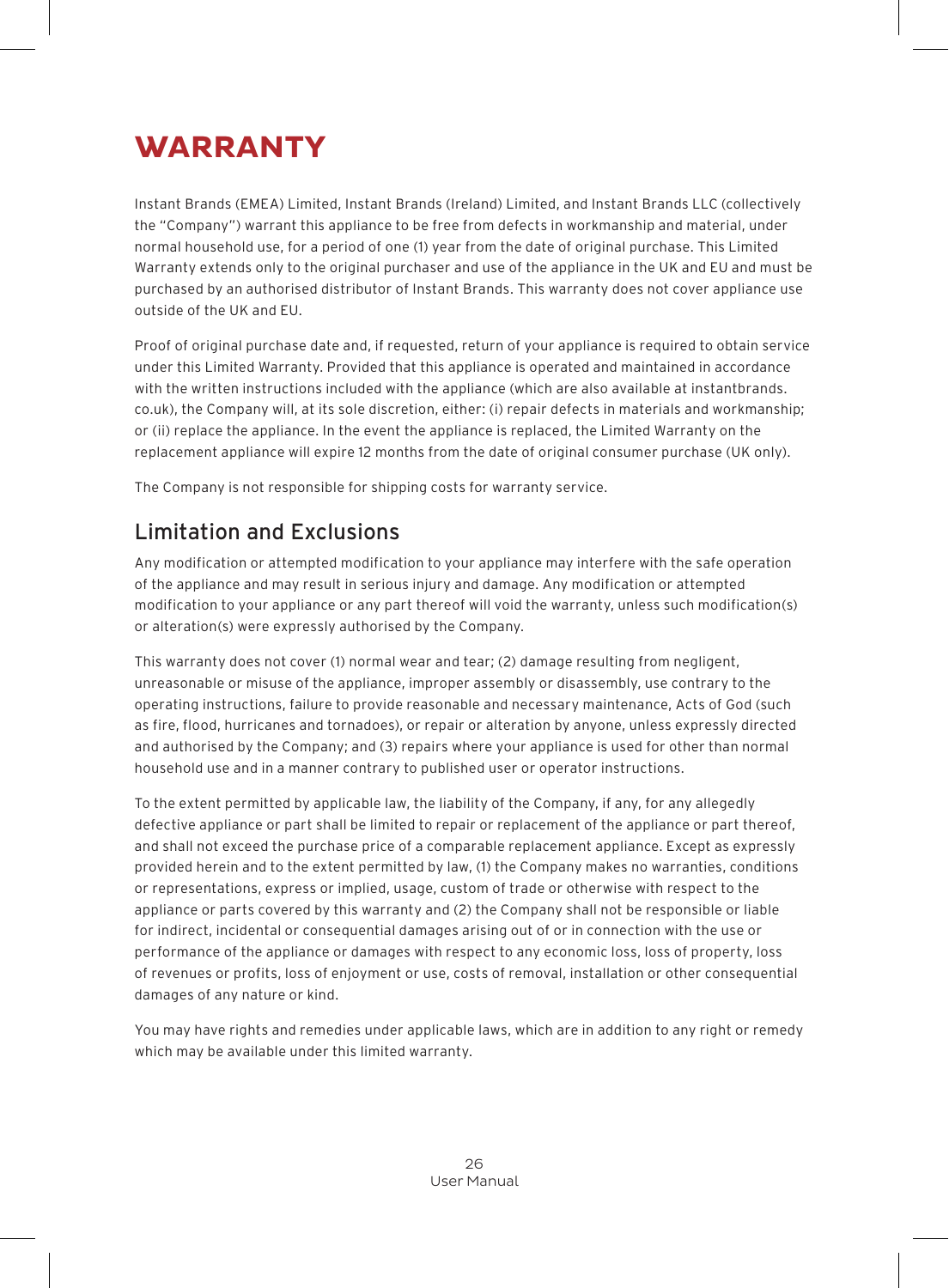Please visit instantbrands.co.uk/product-registration/ to register your appliance. You will be asked to provide your name, your email address, the store name, date of purchase, model number and serial number (both of which are found on the appliance). This registration will enable us to keep you up-to-date with product developments and recipes, and contact you in the unlikely event of a product safety notification. By registering, you acknowledge that you have read and understood the instructions for use and warnings accompanying the appliance.

#### Warranty Service

Your name, email address or phone number. A copy of the original purchase receipt with order number, model and serial number. A description of the product defect, including any photographs or video if possible.

#### Warranty Registration

| Within the UK                      | Within the EU                           |
|------------------------------------|-----------------------------------------|
| Instant Brands (EMEA) Limited, 1   | Instant Brands (Ireland) Limited, Suite |
| Christchurch Way, Woking, Surrey,  | 6, Rineanna House, Shannon Free Zone,   |
| GU21 6JG, UK.                      | Shannon, Co Clare, Ireland, V14 CA36.   |
| Email: UKSupport@instantbrands.com | Email: EUSupport@instantbrands.com      |
| Telephone: +44 (0) 3331 230051     | Telephone: +44 (0) 3331 230051          |

This warranty was last updated on 1 September 2019 for all products sold from [1 November 2019]. If your product comes with our older warranty version, your warranty will continue to be honoured.

#### Recycling

This appliance complies with the WEEE Directive 2012/19/EU on the disposal of electrical and electronic equipment (WEEE). This appliance complies with the European directive for electromagnetic compatibility (EMC) 2014/30/EU and its revisions, as well as Low Voltage Directive (LVD) 2014/35/EU and its revisions. This marking indicates that this product should not be disposed of with other household waste throughout the UK and EU. To prevent possible harm to the environment or human health from uncontrolled waste disposal, recycle it responsibly to promote the sustainable re-use of material sources. To return your used device, please use the return and collection systems or contact Customer Care for further recycling and WEEE information.